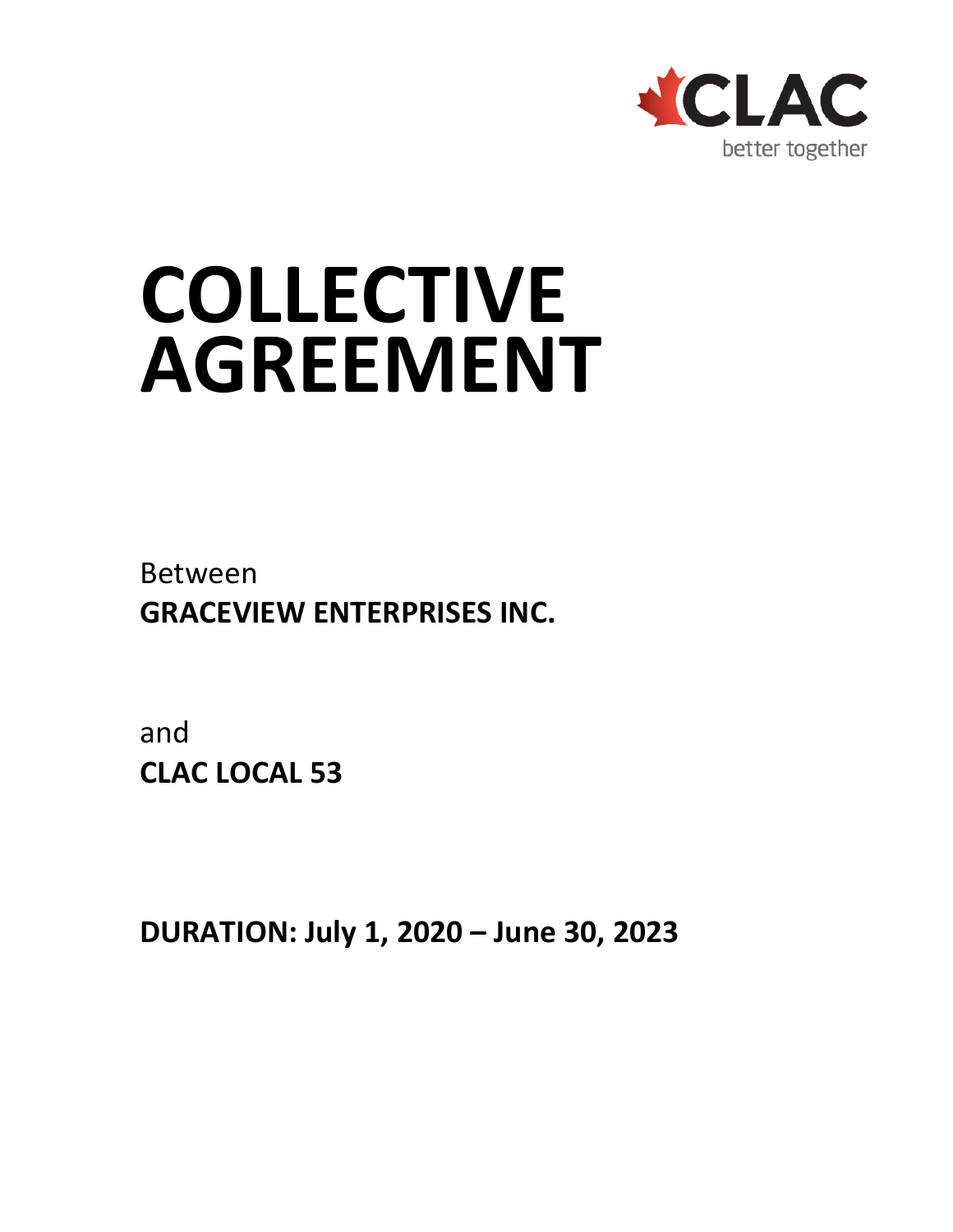# **COLLECTIVE AGREEMENT**

Between **GRACEVIEW ENTERPRISES INC. (hereinafter referred to as "the Employer")**

and

**CONSTRUCTION WORKERS UNION, CLAC LOCAL 53 (hereinafter referred to as "the Union")**

**DURATION: July 1, 2020 – June 30, 2023**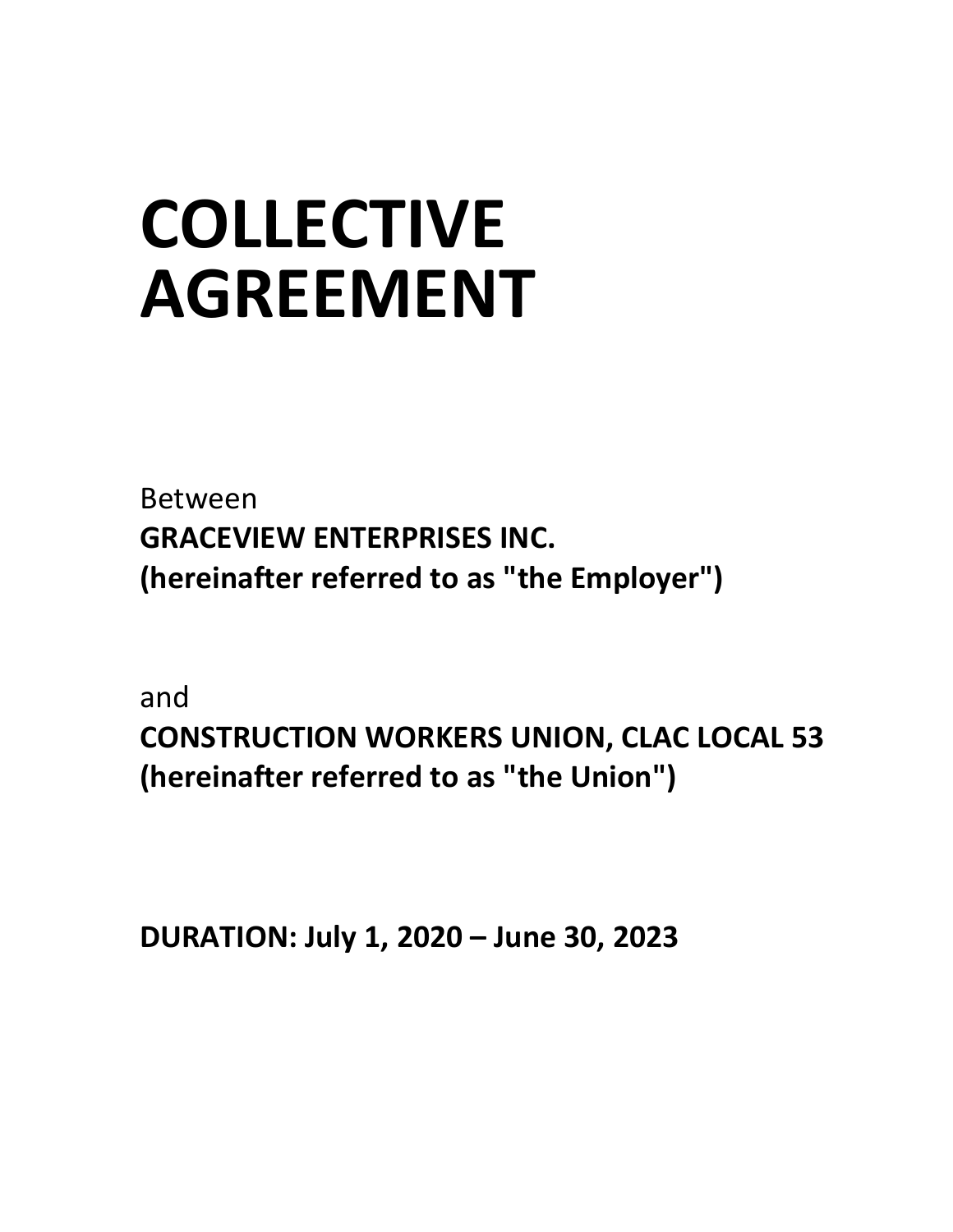# **TABLE OF CONTENTS**

| Article 6 - Union Dues, Remittances and Data Collection10 |  |
|-----------------------------------------------------------|--|
|                                                           |  |
|                                                           |  |
|                                                           |  |
|                                                           |  |
|                                                           |  |
|                                                           |  |
|                                                           |  |
|                                                           |  |
|                                                           |  |
|                                                           |  |
|                                                           |  |
|                                                           |  |
|                                                           |  |
|                                                           |  |
|                                                           |  |
|                                                           |  |
|                                                           |  |
|                                                           |  |
|                                                           |  |
|                                                           |  |
|                                                           |  |
|                                                           |  |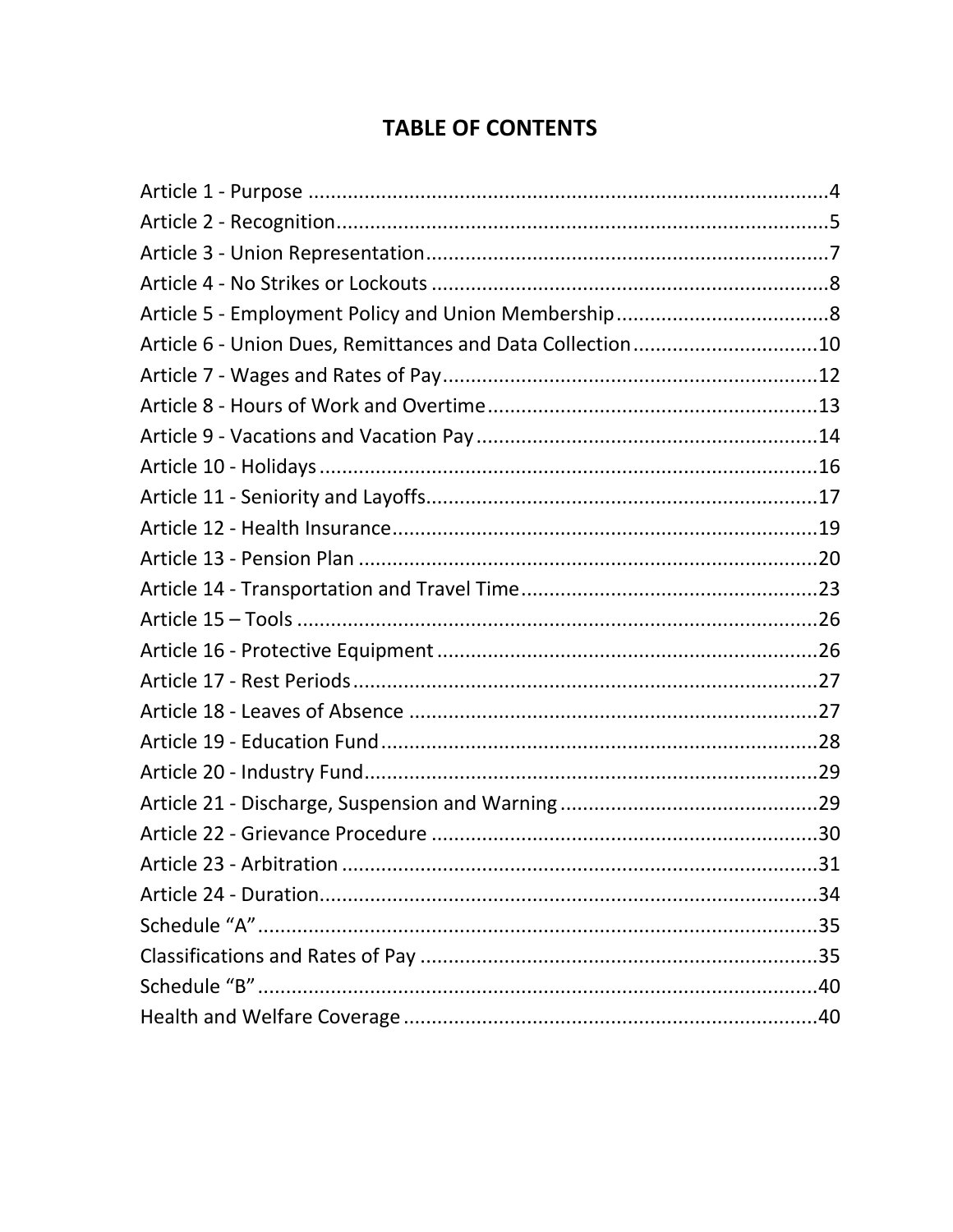#### **COLLECTIVE AGREEMENT**

#### **Between:**

# **Graceview Enterprises Inc. (hereinafter referred to as "the Employer")**

**and**

# **CONSTRUCTION WORKERS UNION, CLAC LOCAL 53 (hereinafter referred to as "the Union")**

## **Expires: June 30, 2023**

#### <span id="page-3-0"></span>**ARTICLE 1 - PURPOSE**

- 1.01 It is the intent and purpose of the parties to this Agreement which has been negotiated and entered into in good faith:
	- a. to recognize mutually the respective rights, responsibilities and functions of the parties hereto;
	- b. to provide and maintain working conditions, hours of work, wage rates and benefits set forth herein;
	- c. to establish an equitable system for the promotion, transfer, layoff and recall of employees;
	- d. to establish a just and prompt procedure for the disposition of grievances;
	- e. and generally, through the full and fair administration of all the terms and provisions contained herein, to develop and achieve a relationship between the Union, the Employer and the employees which will be conducive to their mutual well-being.
- 1.02 The omission of specific mention in this Agreement of existing rights and privileges established or recognized by the Employer shall not be construed to deprive employees of such rights and privileges.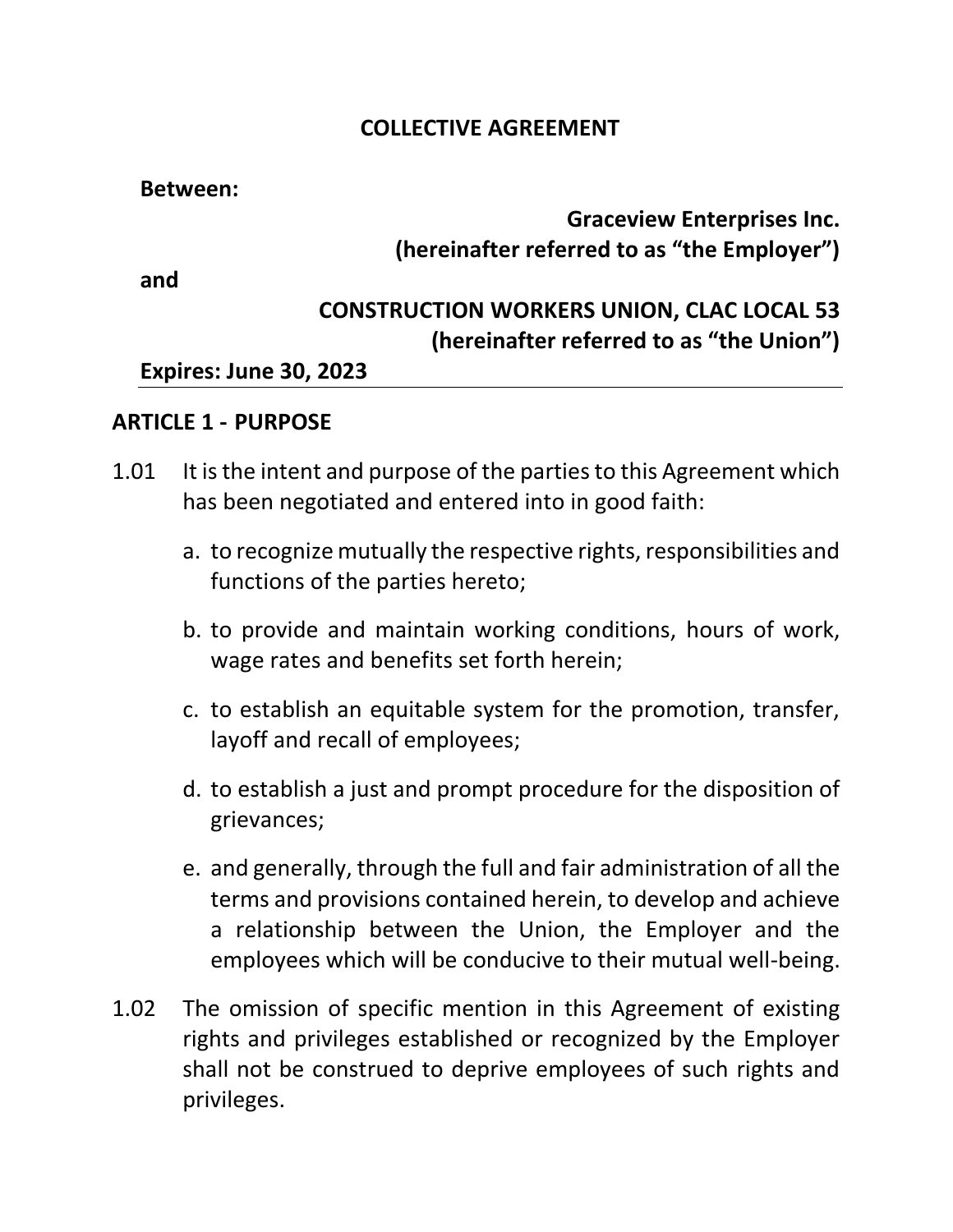#### <span id="page-4-0"></span>**ARTICLE 2 - RECOGNITION**

- <span id="page-4-2"></span><span id="page-4-1"></span>2.01 The Employer recognizes the Union as the sole and exclusive bargaining agent for:
	- a. all employees in the bargaining unit as described in the Certificate issued by the Ontario Labour Relations Board and/or as classified in Schedule A in the employ of the Employer in the Counties of Oxford, Perth, Huron, Middlesex, Bruce and Elgin, save and except non-working foremen and persons above the rank of non-working foreman; and
	- b. all employees in the bargaining unit working in the province of Ontario and not otherwise covered by sub-paragraph [\(a\)](#page-4-1) hereof, save and except non-working foremen and persons above the rank of non-working foreman.
- <span id="page-4-3"></span>2.02 This Agreement covers all employees of the Employer as described in Article [2.01](#page-4-2) [\(2.01a\)](#page-4-1) and [\(2.01b\)](#page-4-3) above.
- 2.03 Except in cases of emergency or during periods of extreme work slowdown, non-working foremen, supervisors and other nonbargaining unit employees normally shall not perform work included in work or job classifications under this Agreement and normally performed by members of the bargaining unit provided such employees may perform any work required if they are able to and have time available.
- 2.04 There shall be no revision, amendment or alteration of the bargaining unit as defined herein or of any of the terms and provisions of this Agreement except by the mutual agreement in writing of the parties hereto. Without limiting the generality of the foregoing, no classification of work or jobs may be removed from the bargaining unit except by the mutual agreement in writing of the parties.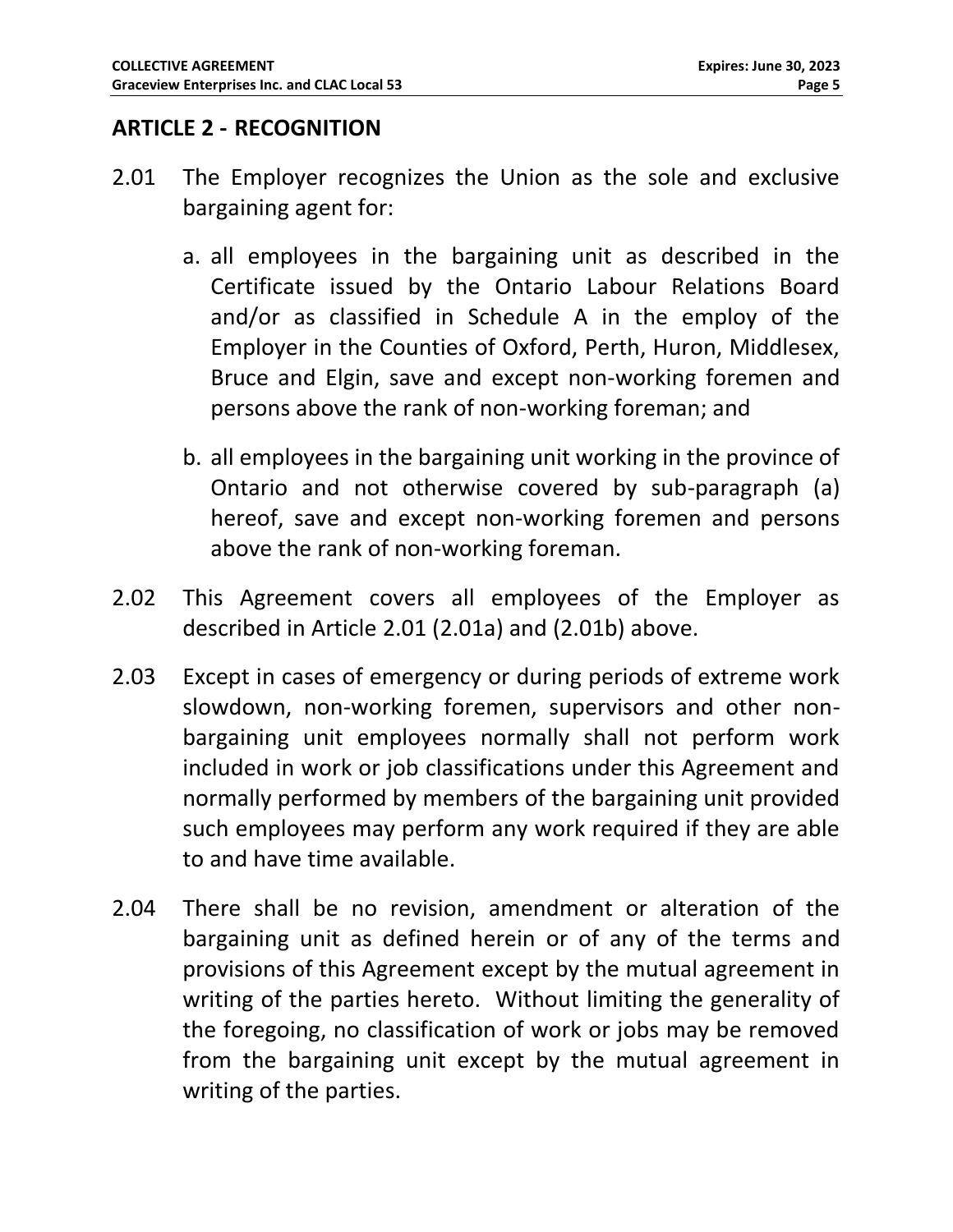- 2.05 The Employer agrees that the Construction Workers Union, CLAC Local 53 and its duly appointed representatives are authorized to act on behalf of the Union for the purposes of supervising, administering and negotiating the terms and conditions of this Agreement and all matters related thereto.
- 2.06 The Union acknowledges that it is the function of the Employer:
	- a. to manage the enterprise in its entirety, including the scheduling of bargaining unit work, control of materials and determination of requirements of non-bargaining unit work;
	- b. to maintain order, discipline and efficiency, and to make, alter and amend rules of conduct and procedure for employees provided that such rules are consistent with the purpose and terms of this Agreement and are administered in a fair and reasonable manner;
	- c. to hire, direct, transfer, promote, layoff, suspend and discharge provided that such actions are consistent with the purpose and terms of this Agreement and provided that a claim by any employee that has been discipline or discharged without just cause will be subject to the grievance procedure.
- 2.07 The Employer may not contract work except where:
	- a. he does not possess the necessary facilities or equipment;
	- b. he is currently not employing the required manpower or it is not practical to assign the manpower for reasons of cost, transportation, location or nature of the task; or
	- c. he cannot perform the work in a manner that is competitive in terms of cost, quality or within the projected time limits.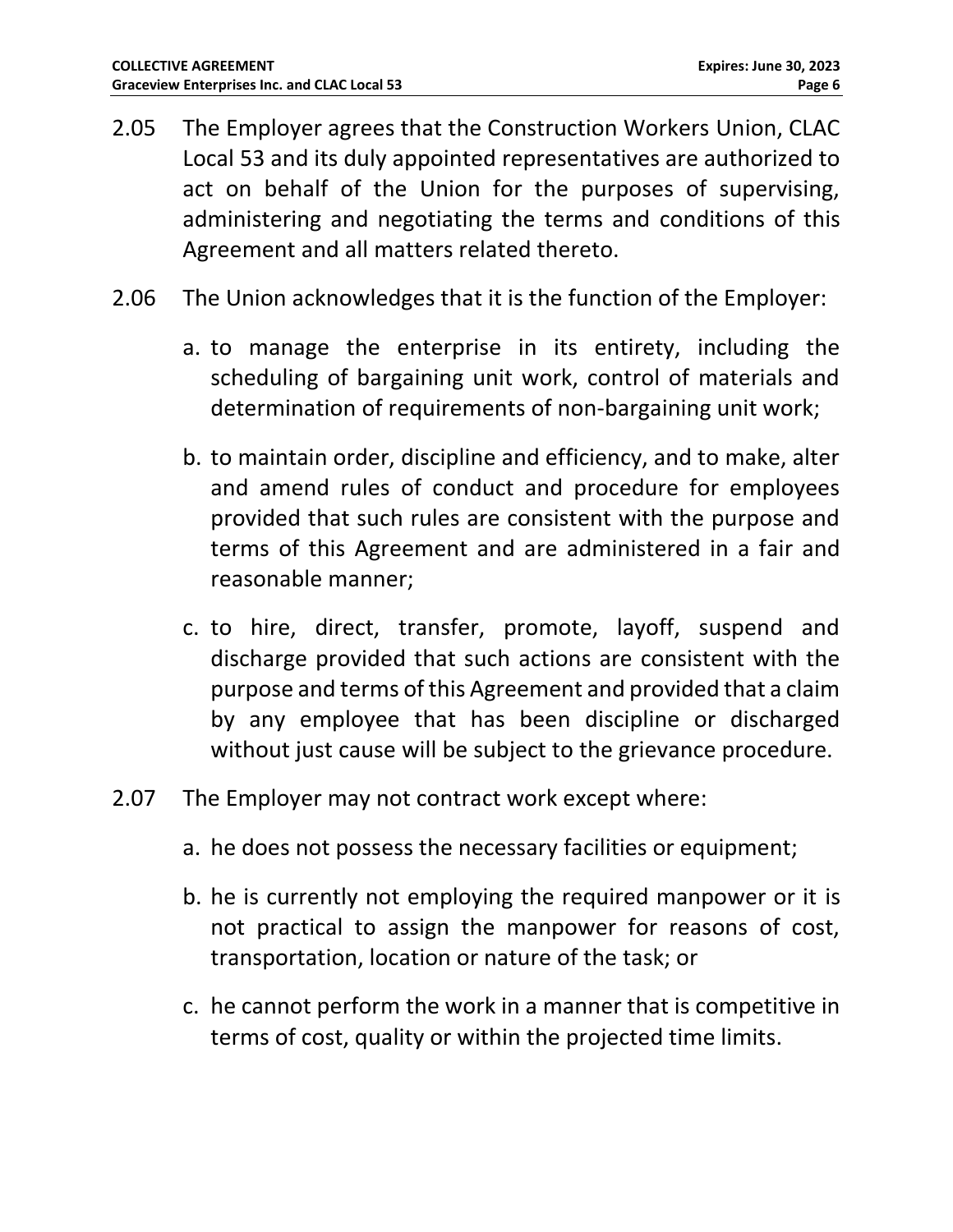#### <span id="page-6-0"></span>**ARTICLE 3 - UNION REPRESENTATION**

- 3.01 For the purpose of representation with the Employer, the Union shall function and be recognized as follows:
	- a. The Union has the right to appoint Stewards. The Stewards are representatives of the employees in certain matters pertaining to this Agreement, including the processing of grievances.
	- b. CLAC representatives are representatives of the employees in all matters pertaining to this Agreement, particularly for the purpose of processing grievances, negotiating amendments or renewals of this Agreement and enforcing the employees' collective bargaining rights and any other rights under this Agreement and under the law.
- 3.02 The Union agrees to notify the Employer in writing of the names of its officials and the effective dates of their appointments.
- 3.03 The Stewards will not absent themselves from their work to deal with grievances without first obtaining the permission of the Employer. Permission will not be withheld unreasonably and the Employer will pay such Stewards at their regular hourly rates while attending to such matters.
- 3.04 The Employer may meet periodically with his employees for the purpose of discussing any matters of mutual interest or concern to the Employer, the Union and the employees. A CLAC representative may attend such meetings if that is requested by an employee or by the Employer.
- 3.05 There shall be no Union activity during working hours, or on Employer's premises, except that which is necessary for the processing of grievances and the administration and enforcement of this Agreement.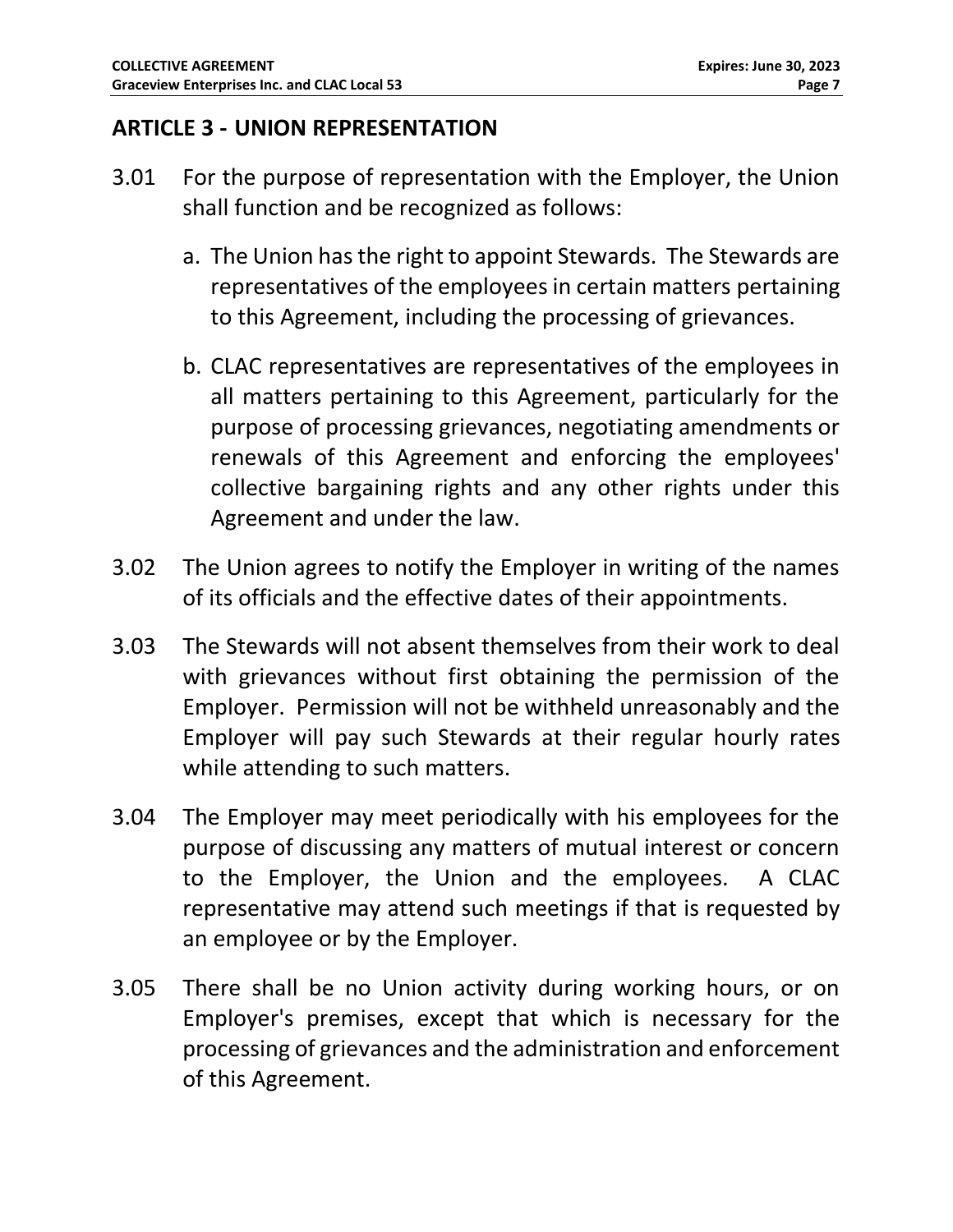- 3.06 CLAC representative for members of this bargaining unit shall have the right to periodically visit job sites but without interference with work.
- 3.07 The Union has the right to appoint the members of a negotiating committee to a maximum of two (2) employees. Employees on the committee shall be paid by the employer at their regular hourly rates for all time spent on negotiating a collective agreement with the employer whenever this takes place during the regular working hours of the employees concerned.

#### <span id="page-7-0"></span>**ARTICLE 4 - NO STRIKES OR LOCKOUTS**

- 4.01 During the term of this Agreement, or while negotiations for a further agreement are being held, the Union will not permit or encourage any strike, slowdown or any stoppage of work or otherwise restrict or interfere with the Employer's operation through its members.
- 4.02 During the term of this Agreement, or while negotiations for a further agreement are being held, the Employer will not engage in any lockout of its employees or deliberately restrict or reduce the hours of work or deliberately send employees home when this is not warranted by the workload.

#### <span id="page-7-1"></span>**ARTICLE 5 - EMPLOYMENT POLICY AND UNION MEMBERSHIP**

#### 5.01

a. The Union and the Employer will cooperate in maintaining a desirable and competent labour force. The Contractor will notify the Union of manpower requirements giving as much prior notice as possible. The Union will provide a list of manpower available. The Contractor at its discretion may hire employees listed or from other sources.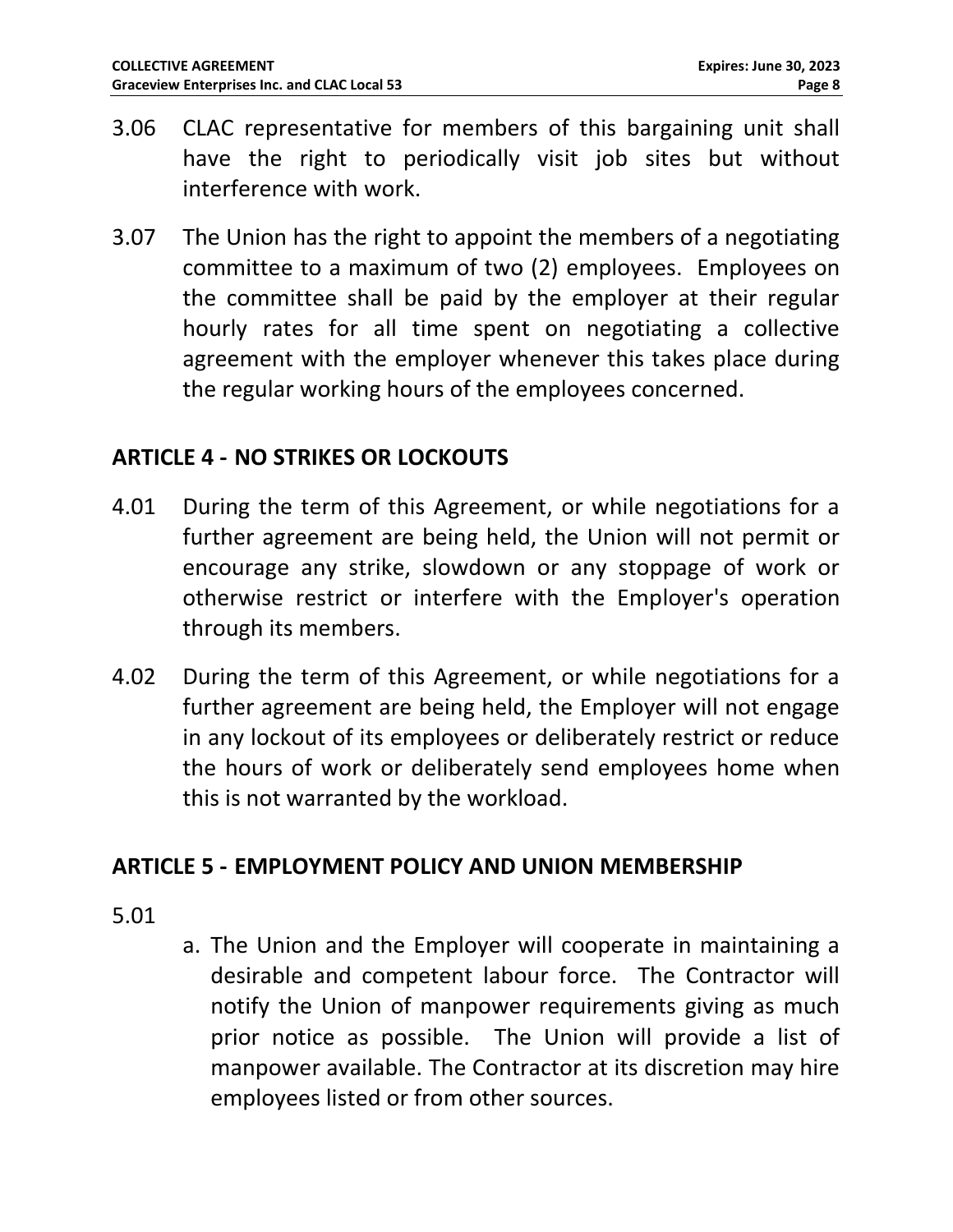- b. To assist in the efficient placement of appropriately skilled members with the Employer, it is agreed that the Employer will promptly inform the Union office of members who are laid off, recalled, and when new employees are hired. The Employer will cooperate by providing the names, addresses, and telephone numbers of these employees. Laid off employees will also cooperate by notifying the Union office of their status.
- 5.02 The Employer has the right to hire new employees as needed provided that no new employee(s) will be hired while there are available employees on layoff qualified to do the work.

#### 5.03

- a. New employees will be hired on a probationary basis and shall attain regular employment status after sixty (60) worked days within a period of six (6) calendar months. Their respective seniority shall be dated back to the date of beginning of employment within the six (6) month period.
- b. Students hired during the summer vacation period will not attain regular employment status. In case of layoffs students employed during the summer vacation period will be the first to be laid off.
- 5.04 Probationary employees are not covered by this Agreement excepting those provisions which specifically include such employees.
- 5.05 Neither the Employer nor the Union will compel employees to join the Union. The Employer will not discriminate against any employee because of Union membership or lack of it and will inform all new employees of the contractual relationship between the Employer and the Union. Before commencing work, any new employee will be referred by the Employer to a Steward or a CLAC representative in order to give such Steward or CLAC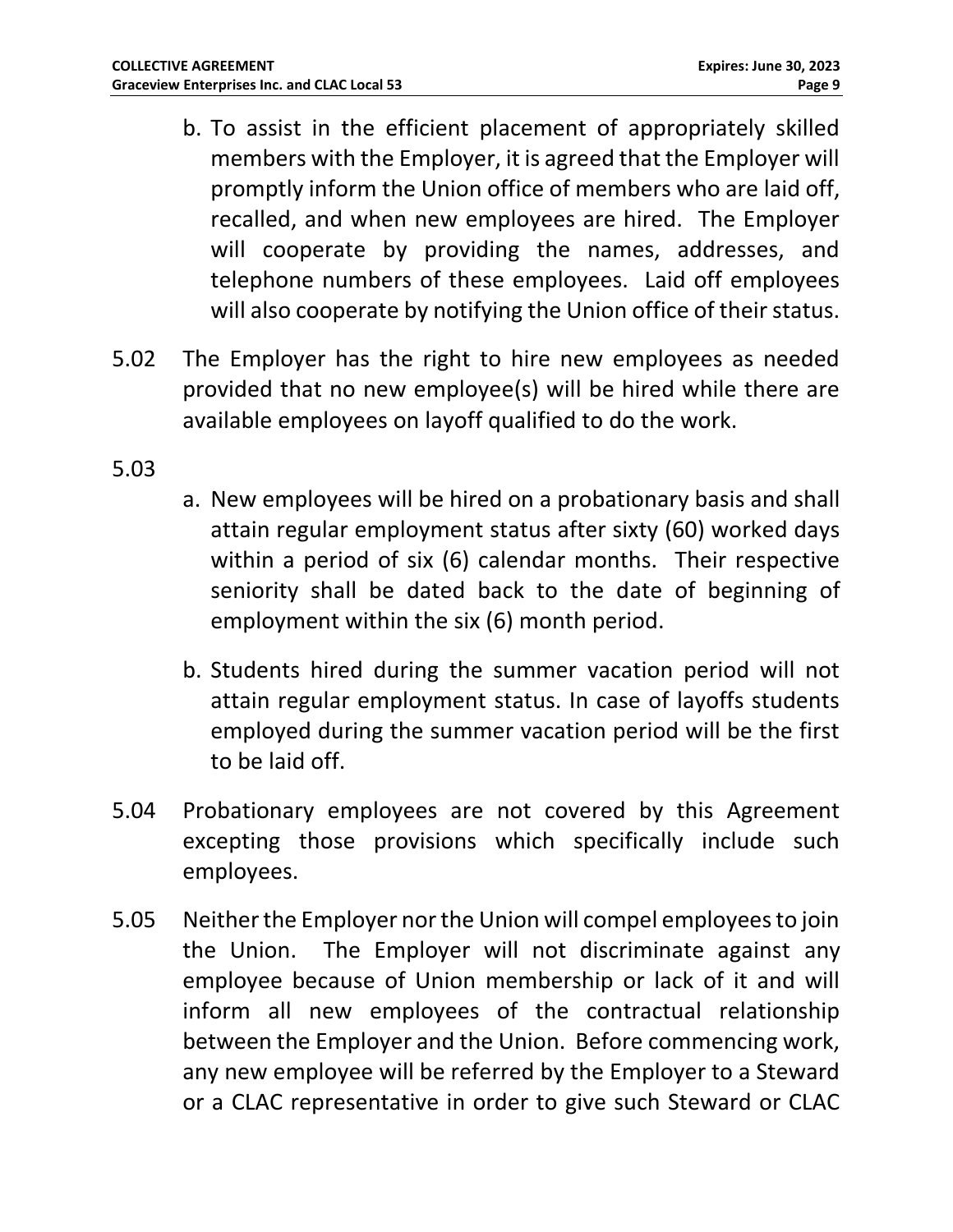representative an opportunity to describe the Union's purposes and representation policies to such new employees.

5.06 The Union agrees that it will make membership in the Union available to all employees covered by this Agreement on the same terms and conditions as are applicable to other members of the Union.

#### <span id="page-9-0"></span>**ARTICLE 6 - UNION DUES, REMITTANCES, AND DATA COLLECTION**

- 6.01 The Employer shall deduct form each employee, from the commencement of employment, an amount equal to the Union dues as set by the National Convention of the Union and as described within the Dues Directive that it issues. The Employer is also authorized to deduct any administration dues owed to the Union by an employee upon hire. The responsibility to inform new employees of this shall be shared between the Employer and the Union.
- 6.02 The total amount(s) deducted on behalf of the Union will be remitted by the Employer to the Union by the fifteenth (15th) day of each month following the month for which the monies were deducted, together with an itemized list of the employees for whom the deductions are made and the amount remitted for each.
- 6.03 The Union and the employees agree that the Employer will be saved harmless for all deductions and payments so made.
- 6.04 The Employer shall remit dues electronically, on a form prescribed by the Union and shall include on such remittance the following information for each employee:
	- a. first, middle and last name;
	- b. rate of hourly pay;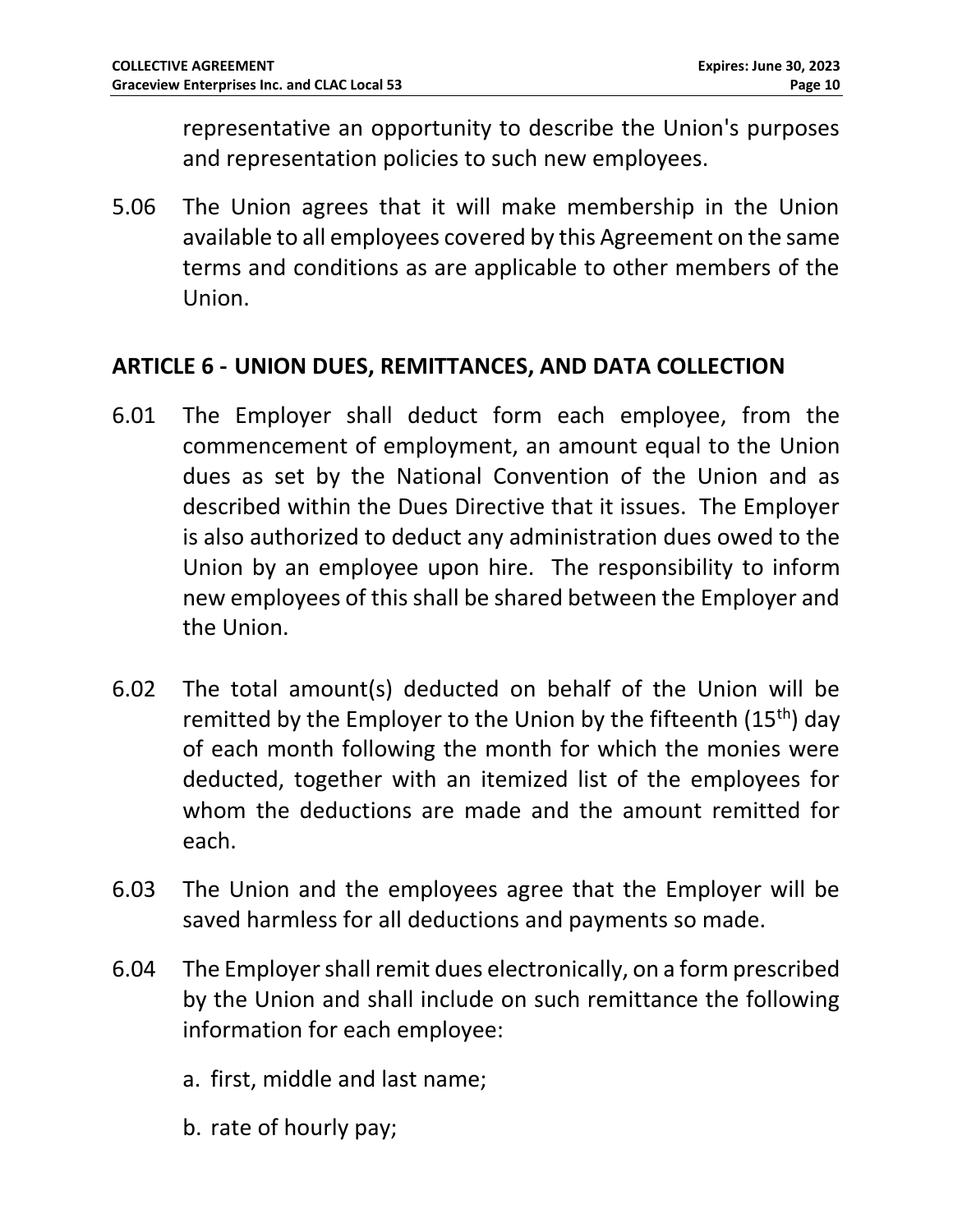- c. any hourly premiums;
- d. gross earnings;
- e. total regular and overtime hours worked in the month for which such deductions are made. (If and employee earned both 1½ and double time overtime premiums, these hours shall be recorded separately);
- f. dues deducted and remitted on behalf of the employees as may be prescribed by the Union;
- g. contributions on behalf of the employees and any deductions from and remitted for an employee as may be prescribed by this Agreement;
- h. Social Insurance Number in first remittance; and,
- i. date of birth in first remittance.
- 6.05 When the Employer hires a new employee, the Employer shall also include on the next remittance, the following information:
	- a. complete mailing address;
	- b. e-mail address;
	- c. primary telephone number;
	- d. date of hire;
	- e. classification, including trade certificate number and apprenticeship level or year;
- 6.06 The Employer shall also record on a remittance any of the following changes in employment status:
	- a. change in classification, level or apprenticeship year; or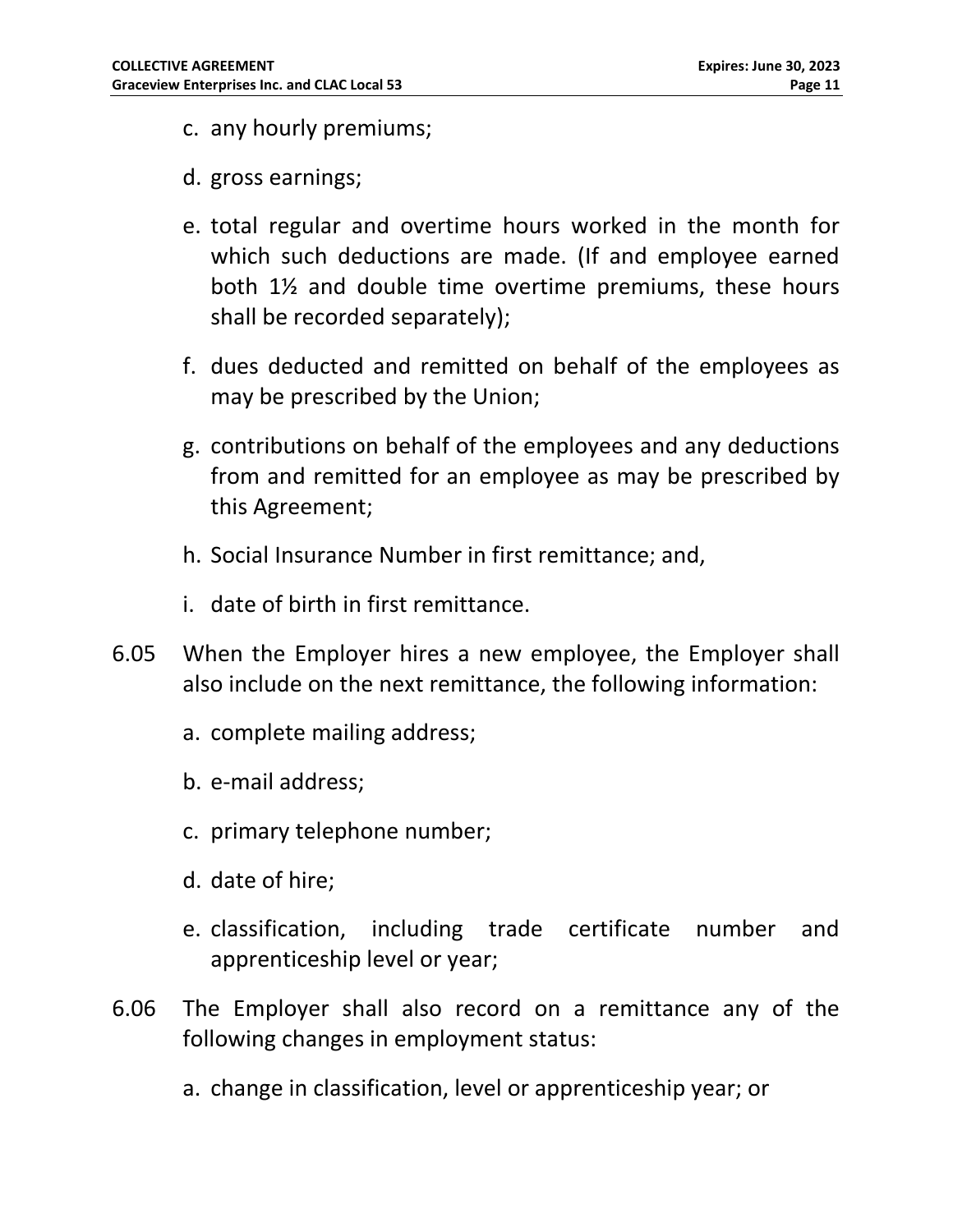b. job end date (for temporary, or permanent separation).

- 6.07 All contributions and deductions pursuant to this Agreement (i.e. Health and Welfare Plan, Pension Plan, Education and Training Fund, and Industry Fund) shall be remitted together with and in the manner described for Union dues, as set out here in Article 7.
- 6.08 Neither the Employer nor the Union will compel employees to become members of the Union. The Employer will not discriminate against employees because of the Union membership or lack thereof, and it will inform all new employees of the contractual relationship with the Union. Before commencing work, any new employee will be referred by the Employer to a Steward or Union Representative in order to give such Steward or Union Representative an opportunity to describe the Union's purposes and representation policies to such new employees.
- 6.09 Employees who cannot support the Union with their dues for reasons of conscience, as determined by the Union's internal guidelines of what constitutes a conscientious objection, may apply to the Union, in writing, to have their dues redirected. Such application shall outline the nature of the conscientious objection.

#### <span id="page-11-0"></span>**ARTICLE 7 - WAGES AND RATES OF PAY**

- 7.01 Wage schedules applicable to various job classifications are as set forth on Schedule "A".
- 7.02 Additional classifications may be established only by mutual agreement between the Employer and the Union during the term of this Agreement and the rates for same will be subject to negotiation between the Employer and the Union.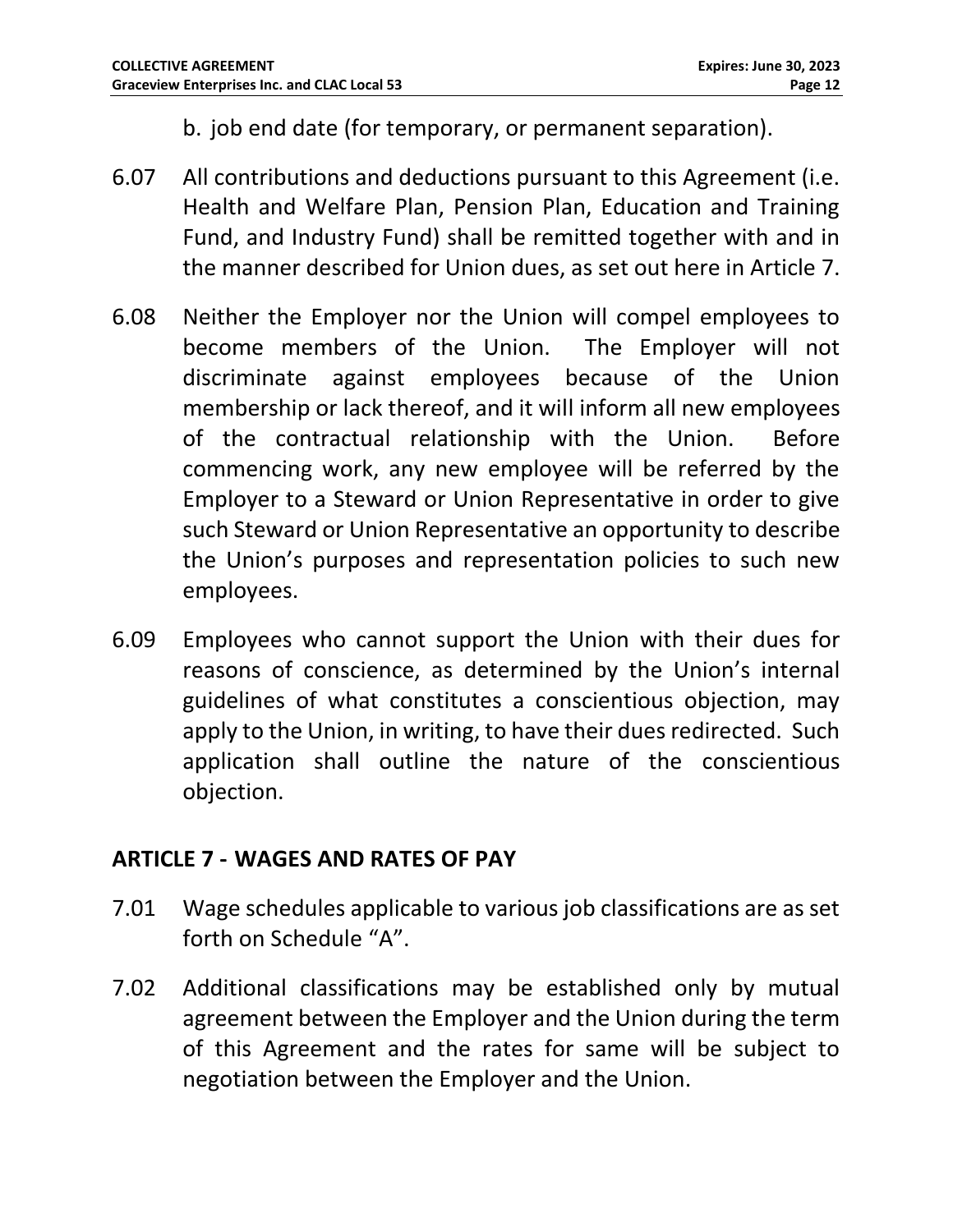- 7.03 The Employer agrees to pay two (2) hours of wages in the event that the employee reports for work in the usual manner and is prevented from starting work due to any cause not within his control providing the employee remains at the job for the full two (2) hours. In case of inclement weather conditions, the employee shall be obligated to call the Employer to ascertain whether or not he shall report for work.
- 7.04 Employees shall be paid on Thursday of each week by direct deposit. Pay stubs will be available at the shop on Friday of that week. The employees who are working out of town shall receive them with the next available mailbag. This is provided that they fax their time cards in at the end of each workweek, provided a fax machine is available.

# <span id="page-12-0"></span>**ARTICLE 8 - HOURS OF WORK AND OVERTIME**

- 8.01 The regular work week shall consist of forty-four (44) hours, nine (9) hours per day, Monday through Thursday and eight (8) hours on Friday.
- 8.02 Work performed in excess of nine (9) hours per day Monday through Thursday and eight (8) hours on Friday shall be paid at one and one-half (1½) times the regular rate of pay.
- 8.03 Work performed on Saturday shall be paid at one and one-half (1½) times the regular rate of pay for such hours provided the employee has completed the regular work week of forty-four (44) hours. If the employee has not completed the regular work week after eight (8) hours of work on Saturday, he shall nevertheless receive one and one-half (1½) times the regular rate of pay for work in excess of eight (8) hours. Saturday work shall be voluntary on the part of the employee.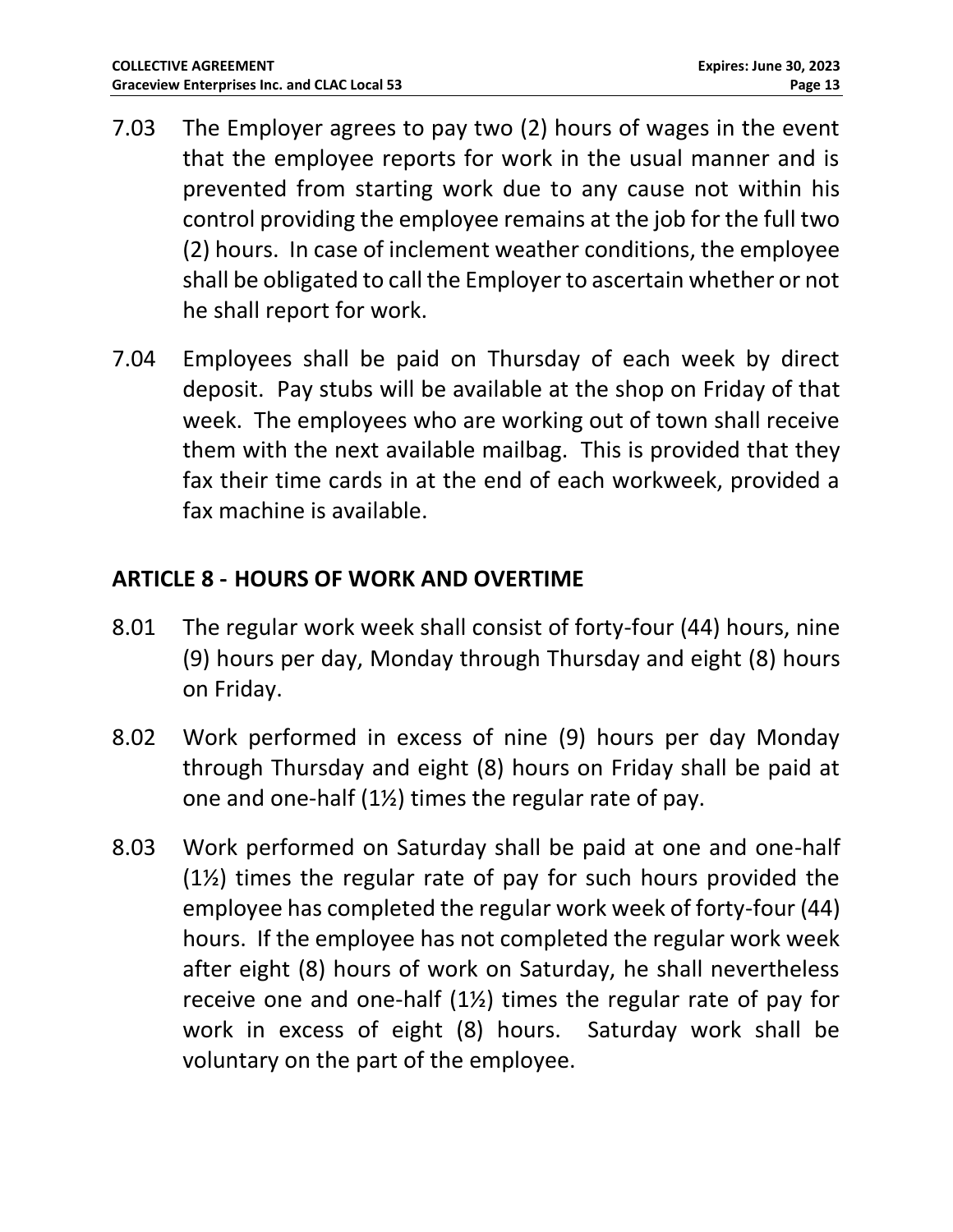- 8.04 Work shall not be performed on Sunday. If extraordinary circumstances necessitate work on Sunday and, only if agreed upon by the Employer and the Union, time worked shall be paid at the rate of double (2x) the regular rate of pay for such hours irrespective of weekly hours.
- 8.05 A shift premium of ten percent (10%) of the applicable hourly wage rate will be paid for all hours worked on an afternoon or night shift. Any shift starting at or after 3:00 p.m. is an afternoon or night shift.

#### <span id="page-13-0"></span>**ARTICLE 9 - VACATIONS AND VACATION PAY**

9.01 The vacation year shall be January 1 to December 31.

#### 9.02

#### a. **Advance Booking of Summer Vacation**

By March 1 of each year, the Employer will endeavour to facilitate this process by circulating a notice asking employees to submit their vacation requests for the summer period.

It is the employee's responsibility to submit any such requests in writing no later than March 15.

By April 8, the Employer shall advise each employee of vacation granted for the summer period.

The granting of requests shall be subject to operational requirements; where more employees have requested time off than can be accommodated, seniority shall prevail.

#### b. **All Other Vacation Time Requests**

After March 15, all other requests for vacation time (summer period or other time periods) shall be granted on a first-come, first-served basis. Where conflicting requests are received on the same day, seniority shall prevail.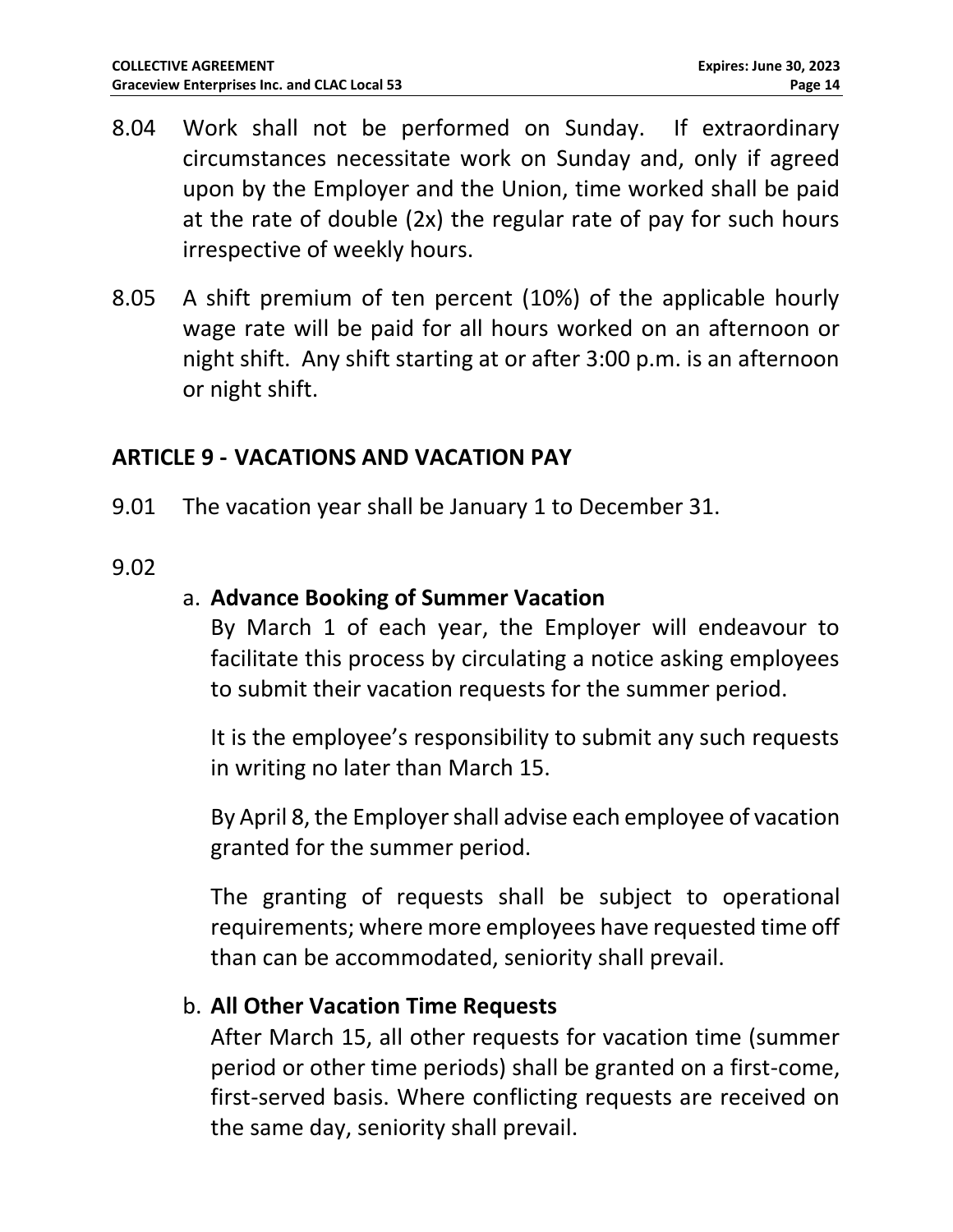The granting of requests shall be subject to operational requirements; where more employees have requested time off than can be accommodated, seniority shall prevail.

9.03 Once vacation time has been granted to an employee, the employer shall not have right to change the granted vacation time.

9.04

- a. Employees who have completed less than three (3) years of service with the Employer, dated from their date of hiring, shall receive ten (10) days of vacation with pay equal to four percent (4%) of their annual gross earnings.
- b. Employees who have completed three (3) years of service with the Employer, dated from their date of hiring, shall receive fifteen (15) days of vacation with pay equal to six percent (6%) of their annual gross earnings.
- c. Employees who have completed fifteen (15) years of service with the Employer, dated from their date of hiring, shall receive twenty (20) days of vacation with pay equal to seven (7%) of their annual gross earnings.

# 9.05 **Vacation Pay**

- a. The Employer agrees to pay out vacation pay weekly with the regular earnings of the employees. The vacation pay will be deducted from the employee's pay after all other deductions have been made from the pay and remitted monthly by the Employer to the Vacation Pay Trust Fund of the Employees' Trust Fund together with an itemized list of the employees for whom remittances are made and the amount of vacation pay remitted for each.
- b. All vacation pay is payable by the last payday prior to July 1 each year and at other times during the year at the employee's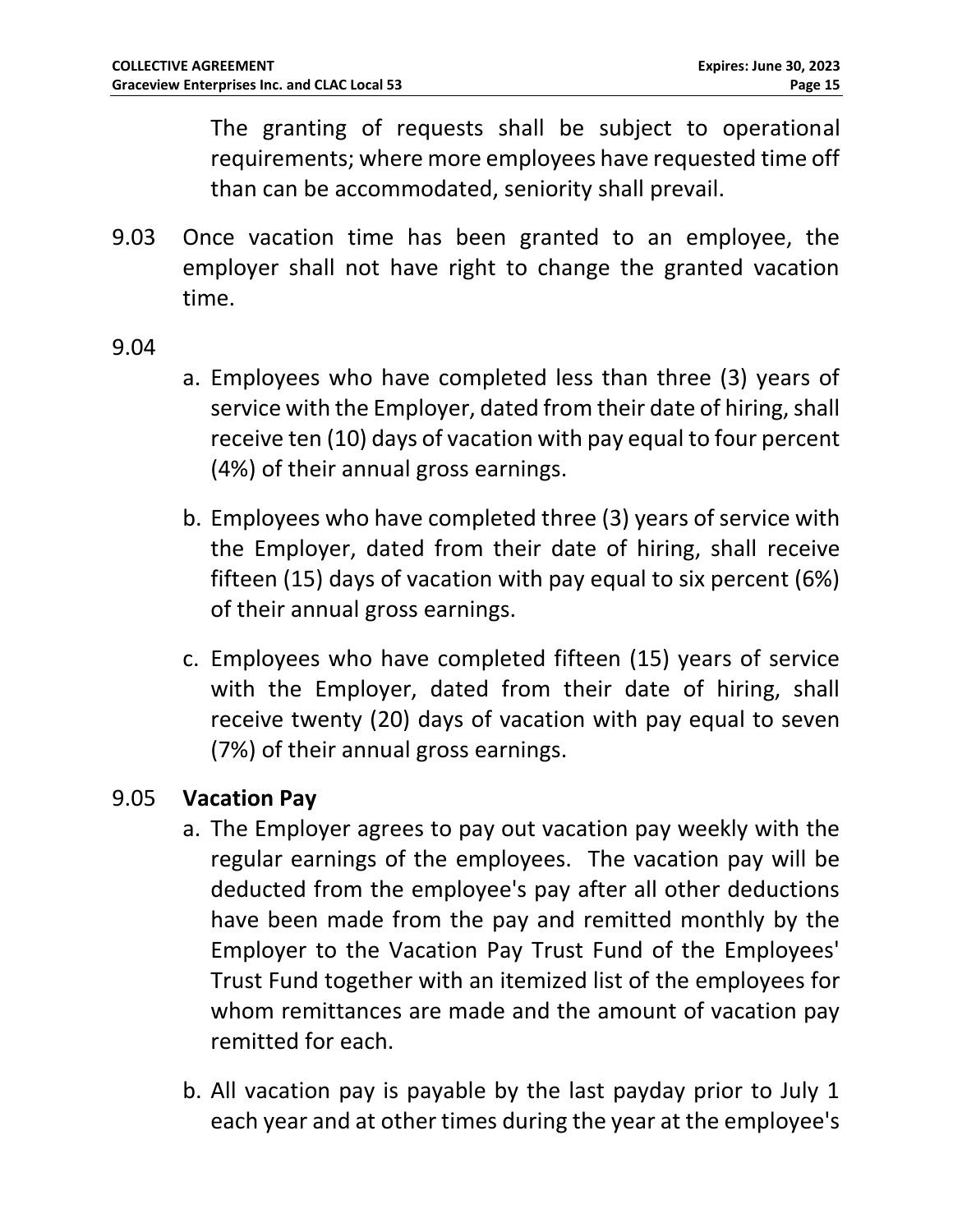request to the Vacation Pay Trust Fund of the Employees' Trust Fund.

#### <span id="page-15-0"></span>**ARTICLE 10 - HOLIDAYS**

<span id="page-15-1"></span>10.01 The Employer agrees to pay, at the regular rate of pay for the regular number of hours worked per day for the following nine (9) holidays:

New Year's Day, Family Day, Good Friday, Victoria Day, Canada Day, Labour Day, Thanksgiving Day, Christmas Day and Boxing Day.

- <span id="page-15-2"></span>10.02 If an employee is required to work on one of the holidays mentioned under Article [10.01,](#page-15-1) he shall be paid at the rate of one and one-half (1½) times the regular rate.
- 10.03 No work shall be performed on the following holiday: Civic holiday.
- 10.04 If an employee is required to work on the Civic holiday, he shall be paid at the rate of one and one-half (1½) times the regular rate.
- 10.05 The provisions outlined in Article [10.01](#page-15-1) shall only apply to employees who have worked or are available for work the last scheduled workday preceding and the first scheduled workday following the holiday. Any employee who is absent with the permission of the Employer on either or both of the qualifying days shall receive pay as aforesaid for such holiday except in the case of extended leaves of absence.
- 10.06 When one of the above mentioned holidays falls on a Saturday or a Sunday, the day proclaimed shall be the day observed. If no other day is proclaimed, the employee shall be paid the holiday in accordance with the conditions outlined in Articles [10.01](#page-15-1) and [10.02.](#page-15-2)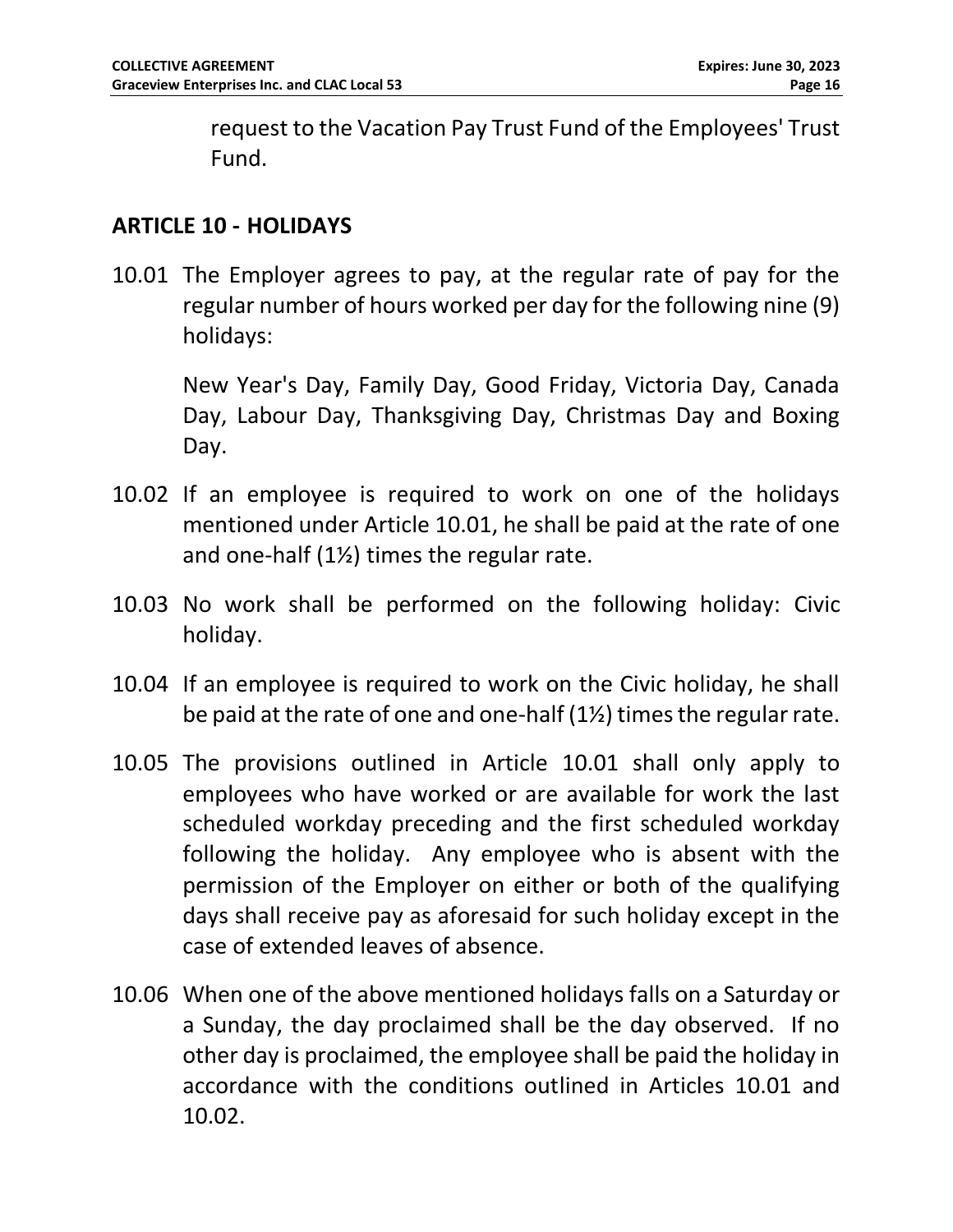- 10.07 Should any paid holiday fall during the vacation period of an employee, he shall be paid for such holiday at the regular rate for the regular number of hours worked per day in addition to his vacation pay.
- 10.08 For the purpose of calculating overtime, the paid holiday shall be considered as time worked.

#### <span id="page-16-0"></span>**ARTICLE 11 - SENIORITY AND LAYOFFS**

- 11.01 Seniority is the employee's length of service with the Employer. Seniority of employees shall be recognized within their respective trade and job classifications. New employees shall be placed on the seniority list at the end of sixty (60) worked days within a period of six (6) calendar months and their respective seniority shall be dated back to the date of beginning of employment within the subject six (6) month period.
- 11.02 Seniority lists shall be maintained at all times by the Employer and shall be available to the Union upon request to ascertain the seniority status of an employee within its jurisdiction.
- 11.03 Seniority rights shall cease for any employee who:
	- a. voluntarily quits the employ of the Employer;
	- b. is discharged and such discharge be not reversed through the grievance procedure;
	- c. fails to report on the first day following the expiration of a leave of absence unless he has a justifiable reason;
	- d. is laid off for a continuous period of more than twelve (12) consecutive months.
- 11.04 In case of layoffs, the Employer will give such recognition to the seniority standings of the employees as the continued proper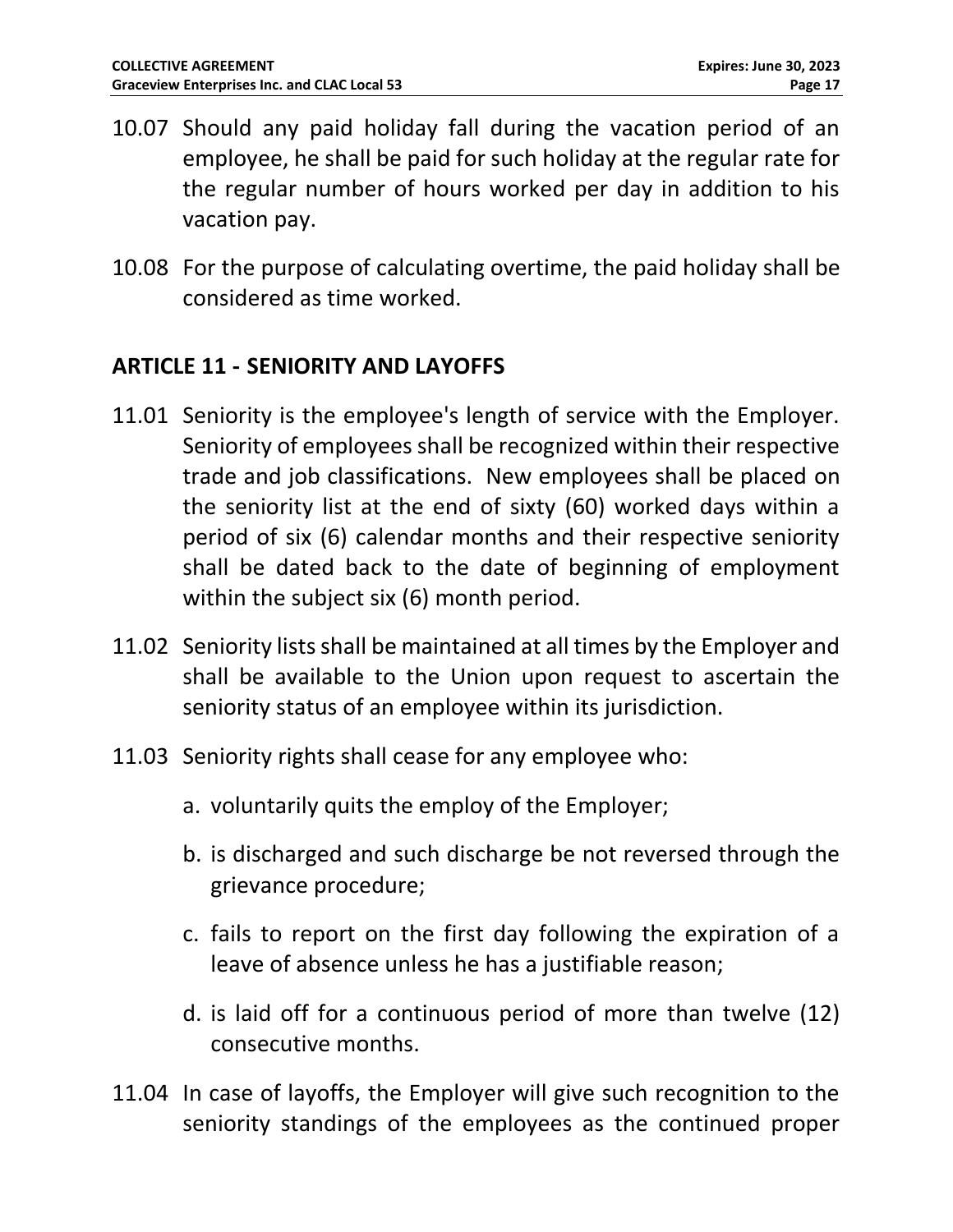performance of his work will permit. The following factors will be considered in determining the order of layoff and recall:

-the work to be performed; -the competence to do the work; -seniority; -record of performance; -attendance.

All other considerations being relatively equal the rule shall prevail that the employee having most seniority shall be laid off last and recalled first. It is understood that the record of performance and attendance factors will largely be matters of discipline and as such are subject to consideration under Article 21.

- 11.05 The Employer shall give one (1) week of notice of layoff or pay in lieu of notice to the employees irrespective of probationary or seniority status and will meet with a Steward or a CLAC representative, if he so requests, at least twenty-four (24) hours prior to the layoff in order to review the layoff. At the time notice of layoff is given to the employee(s), the Employer shall pay the employee(s) all unpaid wages.
- 11.06 The Employer shall not be required to give one (1) week of notice of layoff when equipment failure, shortage of material or other reasons beyond the control of the Employer causes a stoppage of operation.
- 11.07 Any appeal in regard to a layoff must be taken up under the first step of the grievance procedure hereinafter set forth within five (5) workdays after the layoff took place.
- 11.08 Any employee laid off and recalled for work must return within two (2) workdays when unemployed and within seven (7)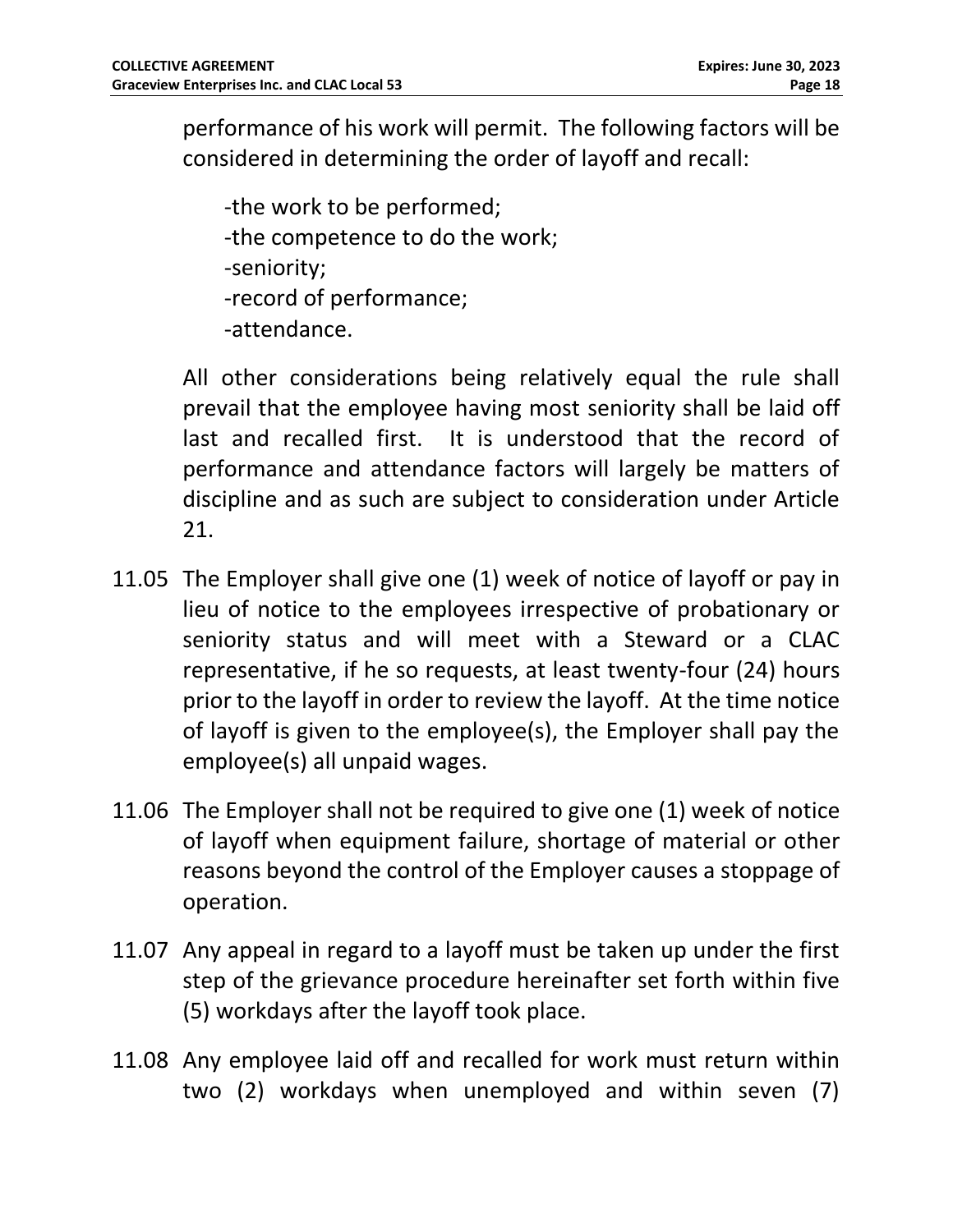workdays when employed elsewhere after being recalled or make definite arrangements with the Employer to return.

11.09 Any employee who voluntarily quits the employ of the Employer shall give one (1) week's notice to enable the Employer to find adequate replacement.

#### <span id="page-18-0"></span>**ARTICLE 12 - HEALTH INSURANCE**

- <span id="page-18-1"></span>12.01 In order to assist in protecting employees who have attained seniority and their families from the financial hazards of illness, the Employer agrees to participate in and to be bound by the provisions, terms and conditions of the Group Insurance Plan made available through the Christian Labour Association of Canada Health and Welfare Trust Fund (the Fund). A summary of coverage is listed in Schedule B.
- 12.02 The Employer shall enroll all eligible employees (those who have completed their probationary period) in the Plan on forms supplied by the administrator of the Plan.
- 12.03 The Employer shall pay the monthly insurance premium for each eligible employee and remit same to the administrator, on forms supplied, by the fifteenth of the month previous to the month for which insurance coverage is to be provided. The Employer shall remit to the Plan in a format approved by the CLAC Union's Remittance Processing Department.
- 12.04 It is understood and agreed that the Employer will pay fifty percent (50%) of the premium cost of the CLAC Health Fund Plan. Employees' fifty percent (50%) share of the premium cost will be paid via a once monthly payroll deduction.
- 12.05 Probationary employees shall have the option to be enrolled in the above insurances with the full cost of the premiums deducted from their pay during their probationary period.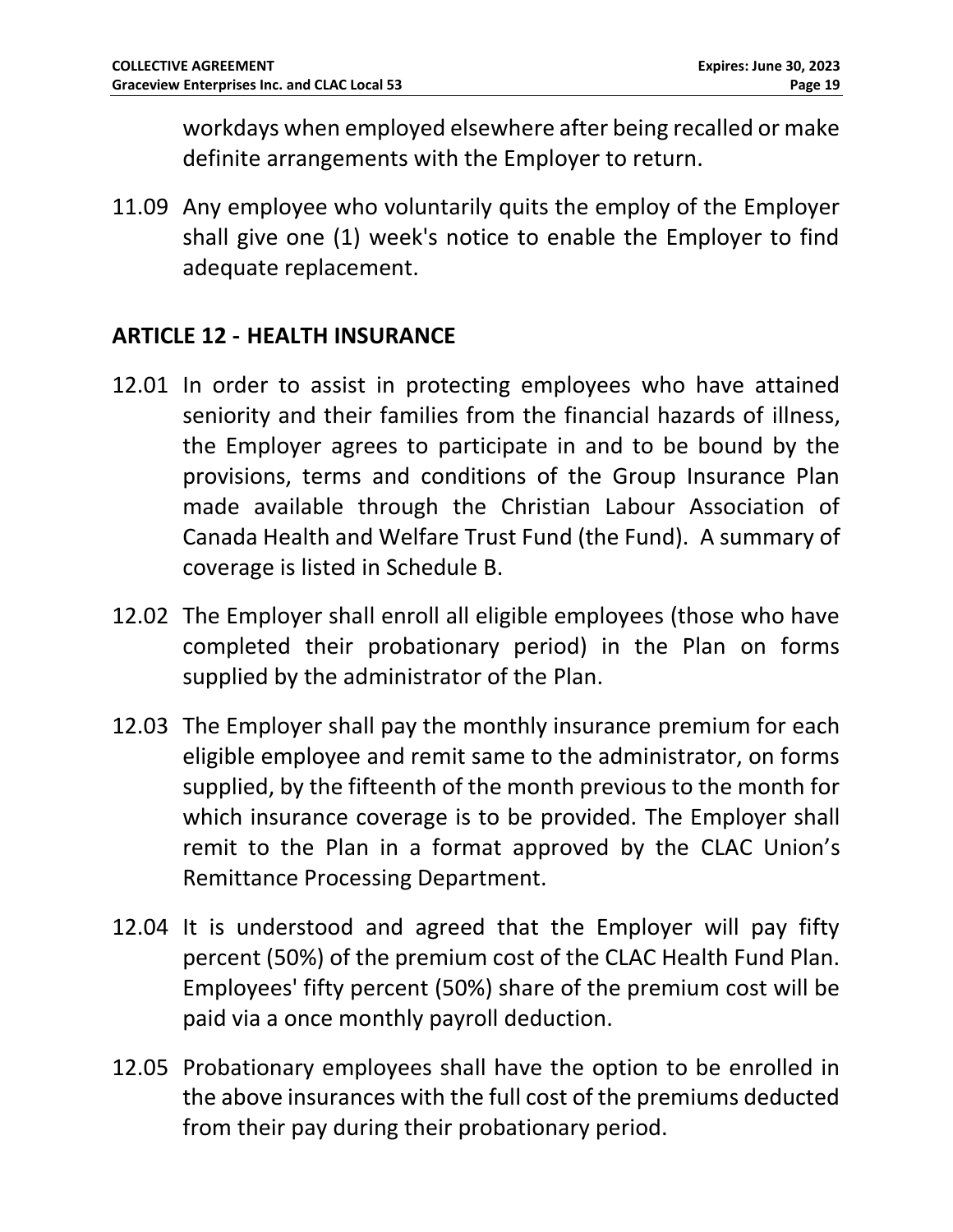- 12.06 The Employer will continue payment of 100% of the premiums for all the insurances outlined in Article 12.01 and Schedule B for a period of three (3) months when the employee is unable to work due to sickness or accident-injury.
- 12.07 Continuation of insurance coverage for an employee not actually at work (or "not actually working") shall be as outlined in this Agreement subject to the provisions of the Plan.
- 12.08 The Employer will continue to pay fifty percent (50%) of the premiums for all the insurances outlined in Article [12.01](#page-18-1) for a period of three (3) months when the employee is unable to work due to layoff. The Employer will remit the full amount, including the share paid by the individual.
- 12.09 All new employees shall be responsible to ensure they have completed and signed all appropriate forms. When the status of an employee or members of his family changes, affecting the coverage under the Employer-paid insurances outlined in this Article, it shall be the responsibility of the employee to inform the Employer of such changes in order to maintain maximum coverage under the insurances. The Union will cooperate with the Employer to ensure that benefit information is kept current.

#### <span id="page-19-0"></span>**ARTICLE 13 - PENSION PLAN**

- 13.01 The Christian Labour Association of Canada (CLAC) Pension Plan ("the Plan"), a registered defined contribution pension plan governed by the CLAC Pension Plan Board of Trustees, and registered with the Canada Revenue Agency under #0398594, applies to all employees covered by this Collective Agreement.
- 13.02 New employees will join the Plan immediately upon completing the probationary period.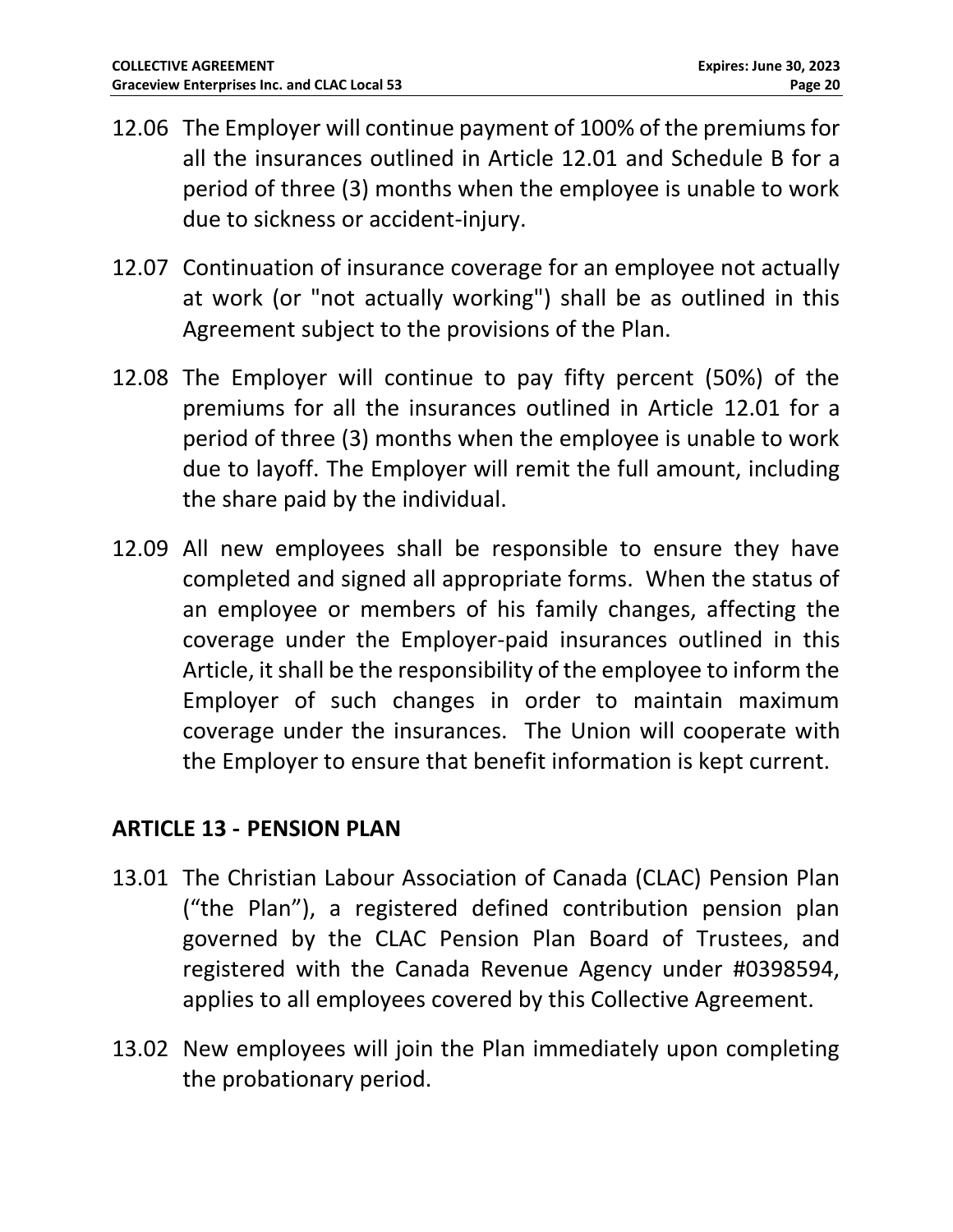- 13.03 Employer: Each pay period, the Employer agrees to contribute an Employer contribution equal to six (6%) percent of the employee's gross wages. Gross wages are defined as all wage earnings plus vacation pay. This contribution will be remitted to the applicable CLAC Remittance Team.
- 13.04 Employee Voluntary Contributions: The Employer agrees to deduct, by way of payroll deduction, and remit to the applicable CLAC Remittance Team, employee voluntary pension contributions. A request for such deductions shall be submitted to the Employer on an Employee Voluntary Contributions form, and filed with the Employer. A copy of the completed form shall be sent to the CLAC Retirement Team along with the first remittance of such voluntary contributions.
- 13.05 All pension contributions received shall vest immediately in the employee's account on whose behalf the deposit was made. The Employer's contributions to the Plan will be non-refundable to the Employer once received by the applicable CLAC Remittance Team except where adjustments are required due to administrative remittance errors.
- 13.06 Where legislation prohibits an employee from contributing because of age, an amount equivalent to the contributions in Article 14.03 will be paid to that employee on each paycheque starting the first pay period after September 1st of the year in which the employee reaches the age of restriction. This payment in-lieu of pension contributions will not be less than the amount the employee would have received if he/she were still contributing to the Plan.
- 13.07 The total amount of pension contributions remitted by the Employer and on an employee's behalf cannot exceed the annual maximum money purchase limit outlined by the Canada Revenue Agency. The Employer has no obligation to monitor the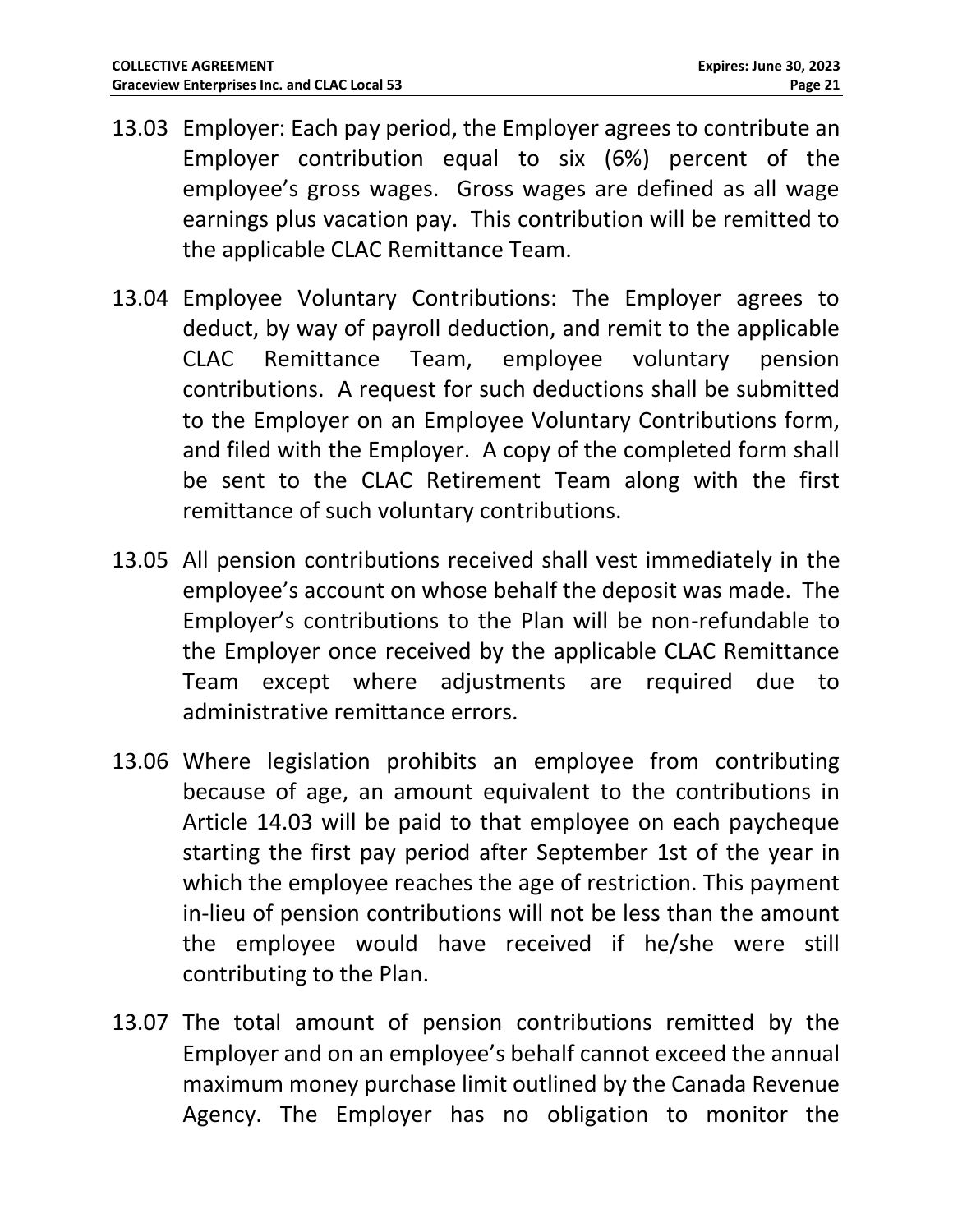employee's contribution made outside the employment relationship. For greater clarity, if the employee exceeds the annual maximum money purchase limit as a result of contributions made outside the employment relationship, the Employer nor the Union shall not be liable for any tax consequence imposed on the employee.

- 13.08 The Employer has an obligation to continue pension contributions during a period of legislated leave of absence (such as pregnancy or family medical leave), or during injuries covered/insured under applicable provincial employment standards and/or a workplace safety insurance plan.
- 13.09 The Employer will remit pension contributions to the applicable CLAC Remittance Team on the fifteenth (15th) day of each month. Employer, employee, and voluntary contributions must be recorded separately on the remittance.
- 13.10 In the event that a remittance has not been received by the CLAC Remittance Team by the date set out in Article 13.09, the Employer is responsible for compensating the Plan for any missed contributions and investment returns lost by the employee(s) as a result of the late remittance. This compensation amount shall be calculated on all applicable contributions which are part of the remittance. The Plan will allocate the missed contributions and investment returns to the affected employees' accounts.
- 13.11 The Union acknowledges and agrees that, other than remitting contributions to the Plan as set out in this Article, the Employer shall not be obligated to contribute toward the cost of pension benefits provided by the Plan or be responsible for providing such benefits.
- 13.12 The Employer and the Union will cooperate in providing the information required to administer the Plan on the employees'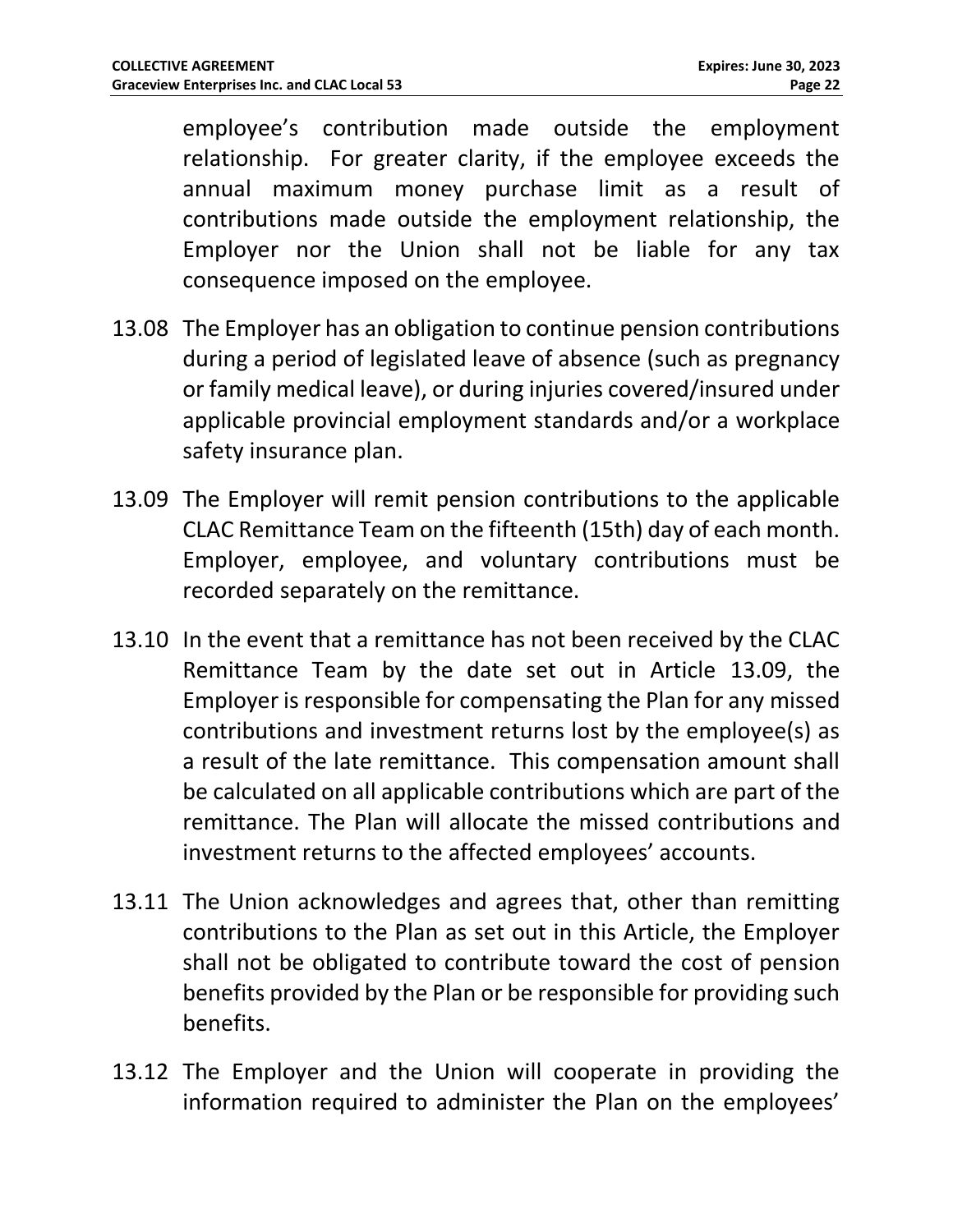behalf. The CLAC Retirement Team shall be responsible for informing the employees about the Plan, which includes providing updated account statements of all contributions received, investment returns allocated, and the current account balance.

13.13 The Employer agrees to provide the CLAC Remittance Team, upon the first remittance, with the full name, date of birth, social insurance number and current address of all employees on whose behalf contributions are being remitted. The Employer further agrees to inform the Union of any changes in the above employee information.

#### <span id="page-22-0"></span>**ARTICLE 14 - TRANSPORTATION AND TRAVEL TIME**

# **In reporting for work, employees may be eligible for paid travel time, reimbursed mileage, or both.**

#### 14.01 **Paid Travel Time**

- a. There shall be a "free zone" identified as seventy (70 km) kilometres from the employee's residence as determined by Google Maps (resulting kilometres when set for shortest travel route from residence to jobsite). For employees who live more than a fifty (50 km) kilometre radius from the head office or for those employees who drive a company vehicle, the above distance is revised to eighty-five (85 km) kilometres. No travel time will be paid to employees when reporting to and from jobs located within the free zone.
- b. Jobsites determined as a distance greater than seventy (70 km) from the employee's residence as determined by Google Maps (resulting kilometres when set for shortest travel route from residence to jobsite), shall qualify for paid travel time. For employees who live more than a fifty (50 km) kilometre radius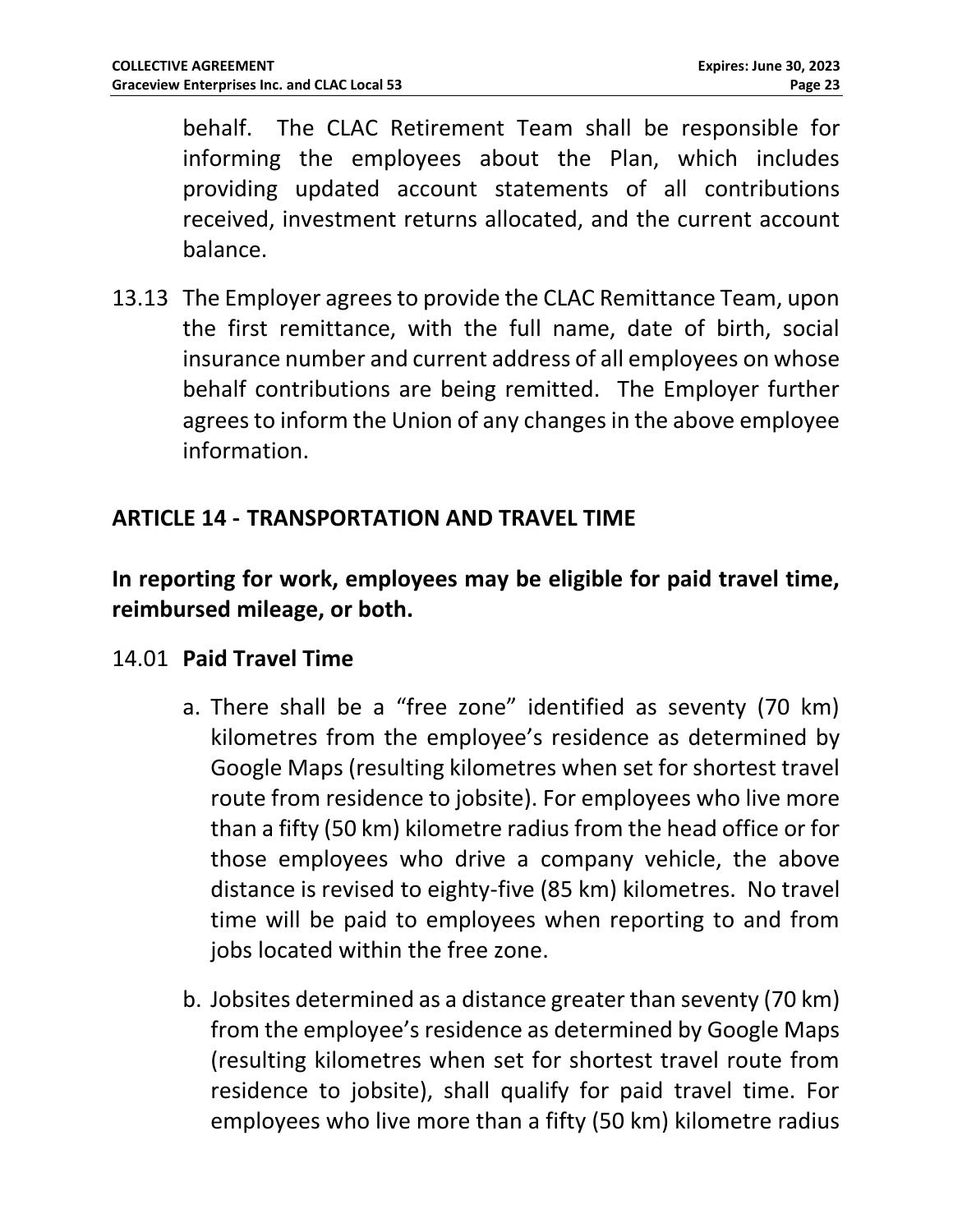from the head office or for those employees who drive a company vehicle, the above distance is revised to eighty five (85 km) kilometres. Employees shall be paid their regular hourly wage rate for all time spent travelling to the jobsite after the free zone (i.e. 70 km or 85 km). For clarity, each employee is paid travel time only for the portion of daily travel that exceeds the free zone and is only applicable one way.

- c. The determination of paid time for travel pay shall use Google Maps set for the shortest driving distance to jobsites from the employee's residence. A proportional amount of time for the distance beyond the free zone (i.e. 70 km or 85 km as applicable) shall be calculated. The resulting time shall be rounded to the nearest quarter hour.
- d. All time paid as travel time shall not be considered as time worked for the purpose of calculating overtime. All time paid as travel time shall be paid at the regular hourly wage rate.

#### 14.02 **Mileage Reimbursement**

a. If an employee uses a personal vehicle for transportation to or from jobsites, the employee shall be reimbursed for all kilometres driven in excess of seventy (70 km) kilometres per day. For employees who live more than a 50 km radius from the head office, the above distance is revised to eighty (80 km) kilometres. Daily driving distance shall be determined by Google Maps (resulting kilometres when set for shortest travel route from residence to jobsite) unless the planned daily travel route must be changed. Reimbursement shall be at the rate of forty-five cents (\$0.45/km) per kilometre driven. Effective July 1, 2021, the mileage rate adjustment will be made to forty-six cents (\$0.46/km) per kilometre.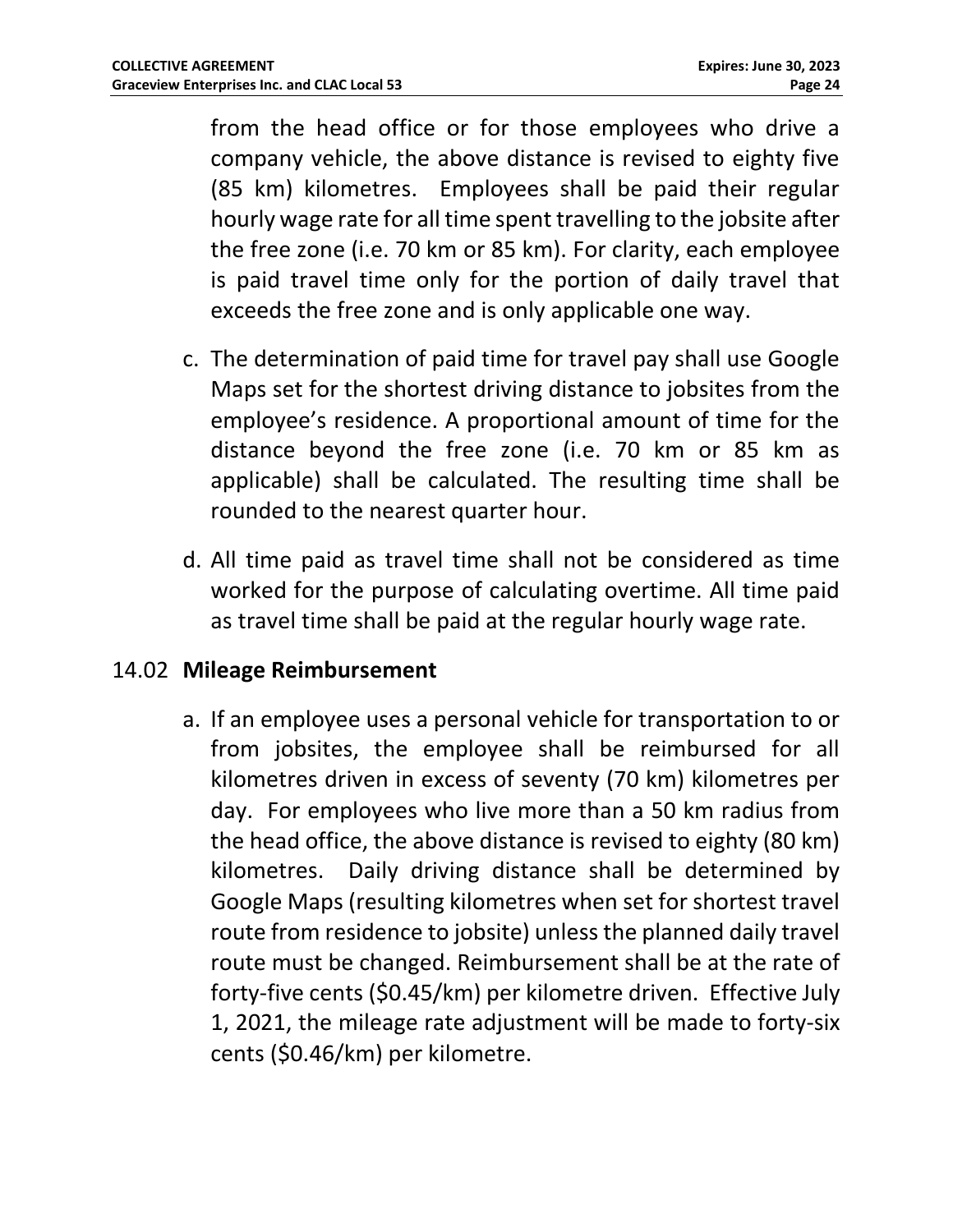b. If an employee's personal vehicle is used as transportation between daily jobsites, the employee shall be reimbursed for all such kilometres driven without deduction. Reimbursement shall be at the rate of forty-five cents (\$0.45/km) per kilometre driven. Effective July 1, 2021, the mileage rate adjustment will be made to forty-six cents (\$0.46/km) per kilometre.

## 14.03 **Travelling Together/Car-Pooling**

Employees shall be obligated to travel together as much as possible to eliminate unnecessary usage of vehicles, limited by the availability of seatbelts. If an employee is requested by the Employer to pick up other employees for transport to jobsite, all time spent travelling shall be paid to the driver.

#### 14.04 **Company Vehicles**

Working Foreman shall be provided a company vehicle for the transport of equipment, tools, and supplies. Alternately, the employer has the option to reimburse for the fuel costs of the working foreman's personal vehicle up to the first seventy (70 km) kilometres per day. If the daily kilometres exceeds seventy (70 km), the mileage provisions per Article 14.02 would also apply.

#### 14.05 **Reimbursed Fuel Cost**

The Employer shall reimburse the fuel costs for company vehicles up to four (4) weeks past the substantial completion of a project. After which time the driver of the company vehicle has the option to use his own personal vehicle or pay the fuel costs for the company vehicle, the employer will continue to pay the maintenance and insurance costs of the company vehicle.

#### 14.06 **Travel Accommodations**

The Employer shall provide mutually acceptable accommodation and a subsistence allowance of forty-five (\$45.00) dollars for each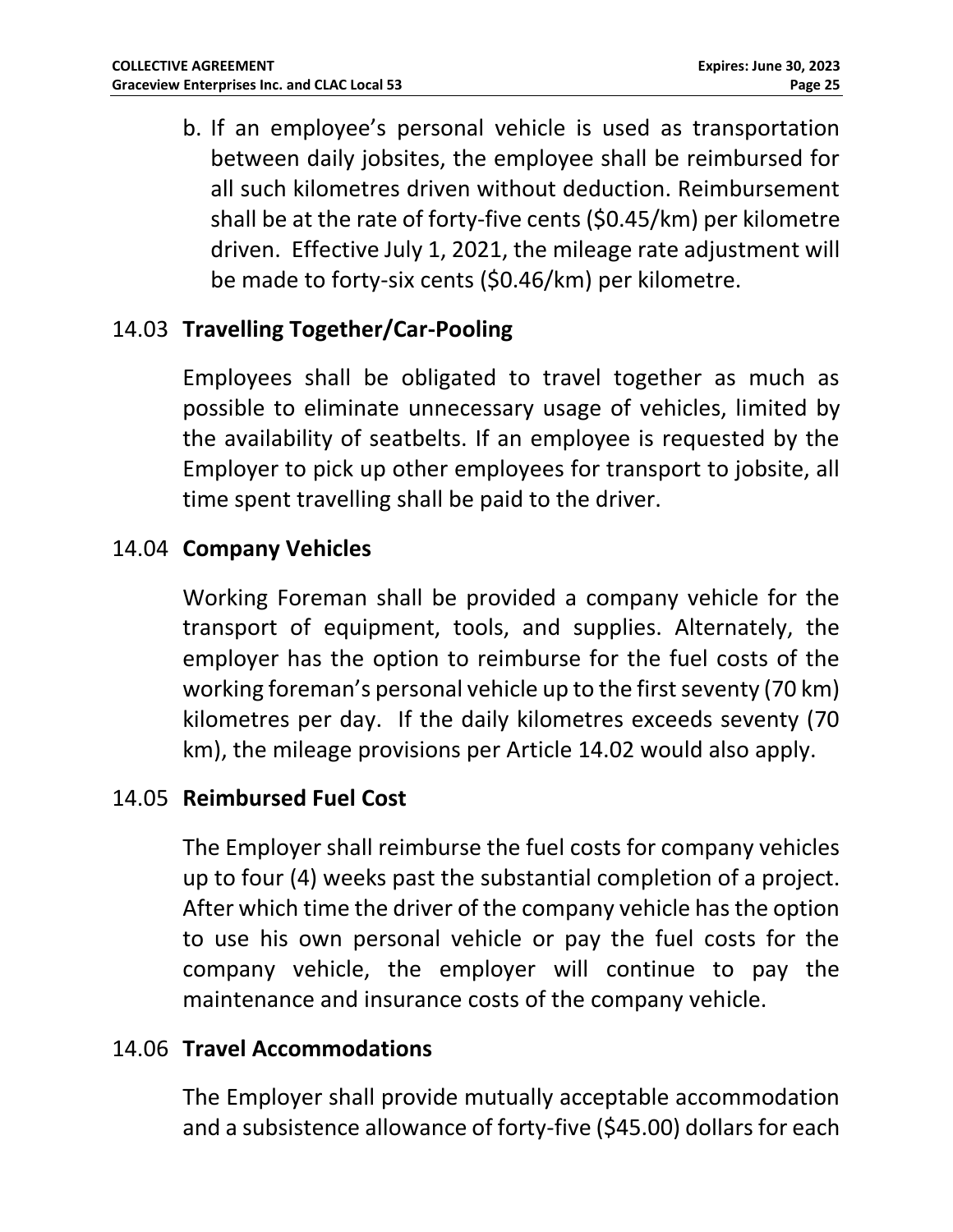day (paid holidays included) on out of town jobs where the employees are required to stay overnight.

14.07 At the request of the Employer for a particular project or circumstance, management and Union Representatives shall meet to make a decision to amend the prevailing rate of travel reimbursement. Any amendment shall be by mutual agreement.

#### <span id="page-25-0"></span>**ARTICLE 15 - TOOLS**

- 15.01 All employees shall supply their own tools except larger power tools. To assist the employee in acquiring tools, the employer provides an annual allowance per Article 16.03.
- 15.02 All tools issued by the Employer shall remain the property of the Employer. Employees shall be responsible for all such tools issued.

#### <span id="page-25-1"></span>**ARTICLE 16 - PROTECTIVE EQUIPMENT**

- 16.01 Employees shall supply themselves with safety boots and a safety helmet. The Employer shall supply employees free of charge with any other protective or safety equipment required in their duties.
- 16.02 All protective equipment supplied by the Employer shall remain the property of the Employer.

#### 16.03 **Workwear, Boot, Tool Allowance**

The Employer agrees to reimburse all employees with twelve (12) months of service, or more, up to five hundred twenty dollars (\$520.00 including HST) per calendar year for the purchase of workwear, safety footwear, tools, batteries, and/or tool repair. To be eligible for reimbursement, the employee must submit an original receipt showing proof of purchase/expense.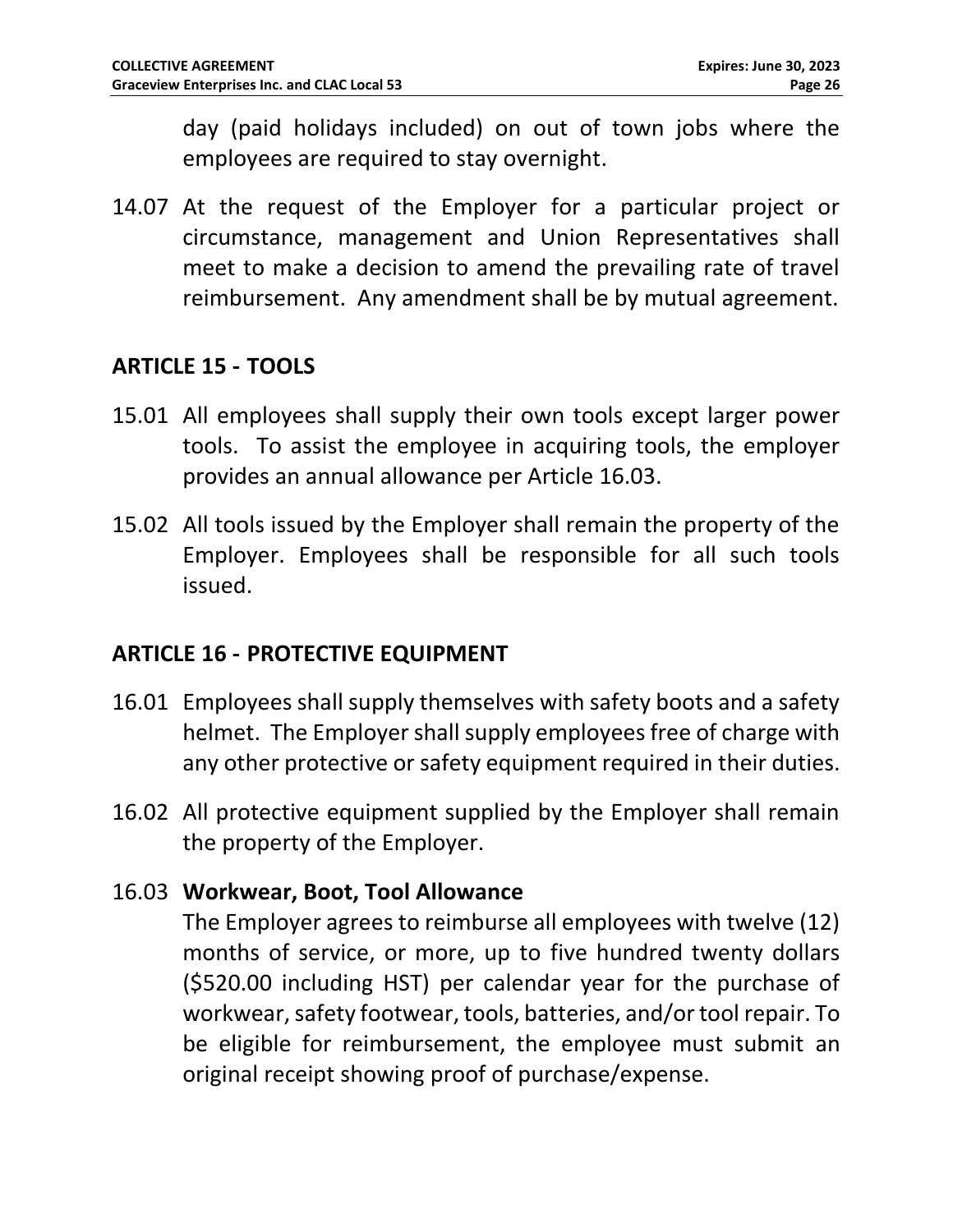Employees who become eligible mid-year shall have the annual amount pro-rated.

**Effective January 1, 2021:** annual allowance to \$525.00 including **HST** 

**Effective January 1, 2022:** annual allowance to \$530.00 including **HST** 

# <span id="page-26-0"></span>**ARTICLE 17 - REST PERIODS**

17.01 There shall be two (2) rest periods (or coffee breaks) with pay of fifteen (15) minutes duration each, daily, one (1) in the morning and one (1) in the afternoon. These are not optional and must be taken as much as reasonably possible at the same time as fellow Graceview employees.

#### <span id="page-26-1"></span>**ARTICLE 18 - LEAVES OF ABSENCE**

- <span id="page-26-2"></span>18.01 The Employer shall grant leaves of absence without pay and without loss of seniority rights for the following reasons for a maximum of one (1) month:
	- a. marriage;
	- b. sickness;
	- c. death in the immediate family;
	- d. union activity other than this establishment;
	- e. visiting out of the country.
- 18.02 The above shall not preclude extensions for personal illness where it is established in an application prior to the expiration of the leave of absence that such request for extension is justified.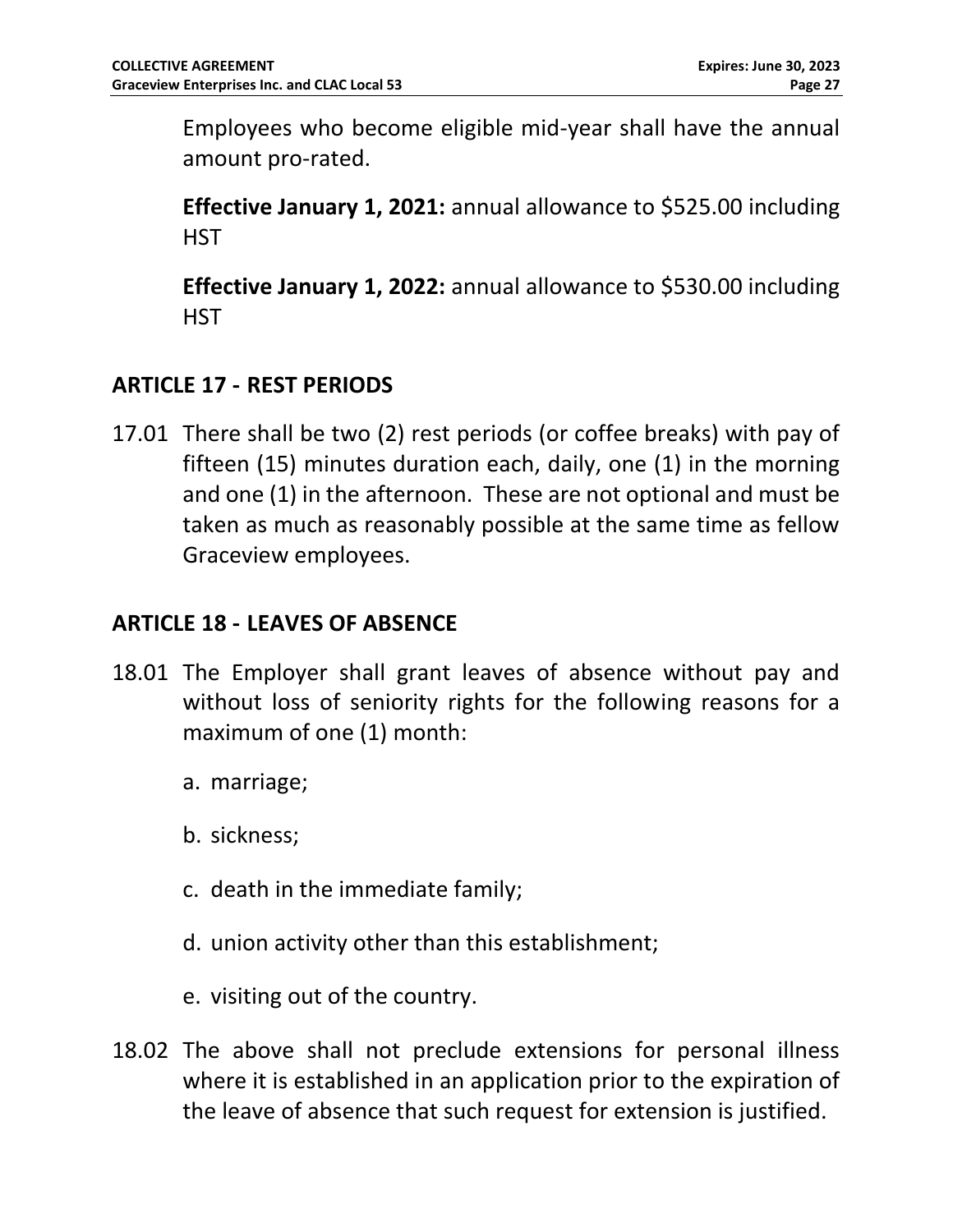- 18.03 The immediate family in this Article shall mean mother, father, mother-in-law, father-in-law, brother, sister, wife, children and grandchildren of the employee.
- 18.04 The Employer may grant a discretionary leave of absence with pay for up to three (3) days for the reasons listed in [18.01.](#page-26-2)
- 18.05 In the case of absence due to illness, the Employer may require a medical note substantiating the illness.
- 18.06 **Personal Days**

Employees may take up to two (2) personal days of emergency leave per year without pay. The use of such days shall be at the sole discretion of the employee. Employees shall give notice of electing to take a personal day.

#### <span id="page-27-0"></span>**ARTICLE 19 - EDUCATION FUND**

- 19.01 The E & A Fund is used to provide members with general and specific health and safety training, trade specific training, skills upgrading training in interpersonal relations and communication skills as well general assistance to members and contractors. The E & A Fund pays for related costs of instructional and promotional materials, instructors, facilities, promotion and limited costs for room and board and wage reimbursement. The Local Board oversees and approves courses, expenditures, etc. Financial statements are audited by chartered accountants.
- 19.02 The Employer shall contribute to the Union's Education and Assistance Fund twenty cents per hour (\$0.20/hour) for each hour worked by each employee for the duration of this Agreement. Contributions shall be remitted to the Union's Benefit Administration office, along with an itemized list of employees and hours worked by each, before the 15th day of the month following the month for which the contributions are made.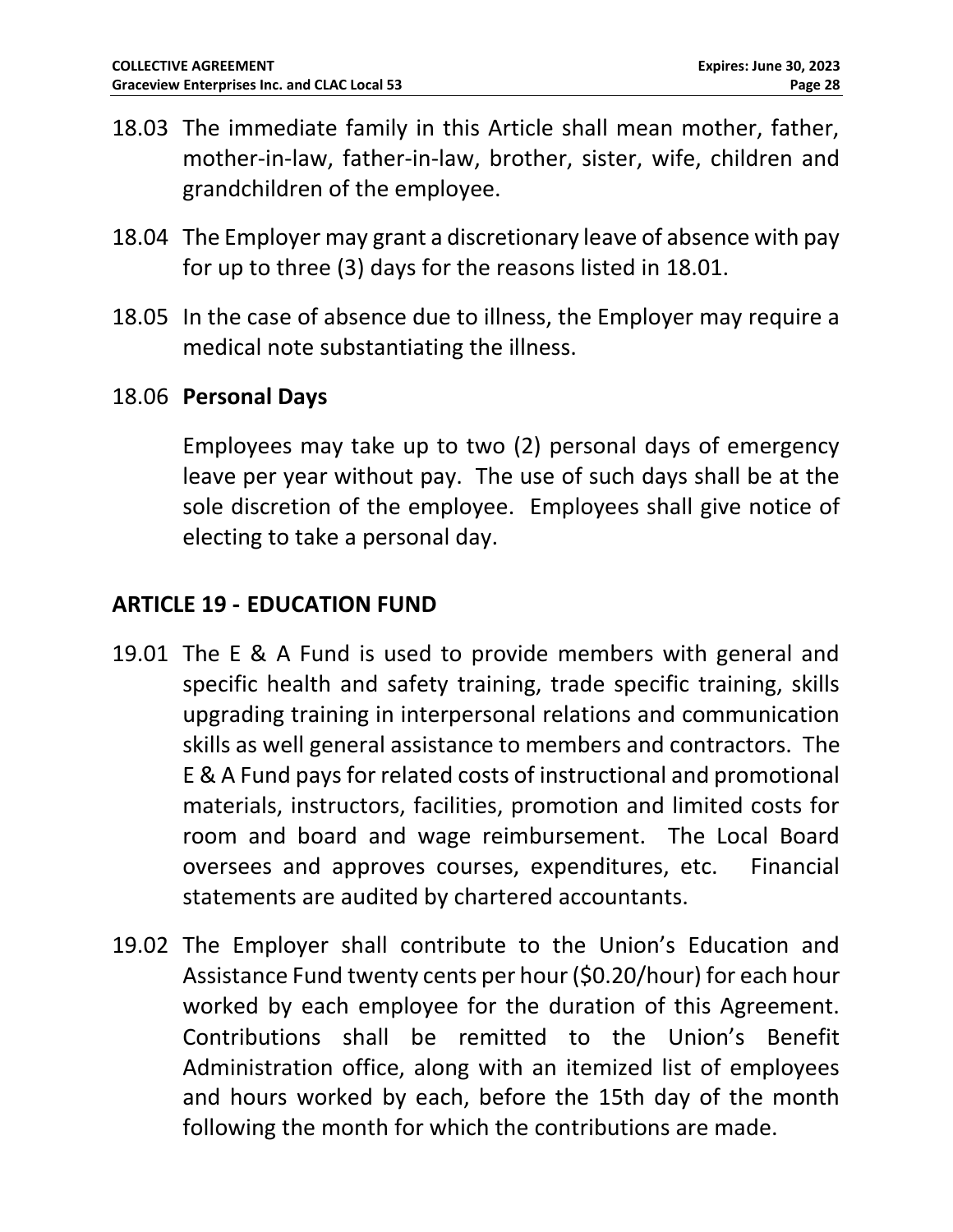19.03 The provisions outlined above shall apply to all employees commencing on the employee's date of hire.

#### <span id="page-28-0"></span>**ARTICLE 20 - INDUSTRY FUND**

- 20.01 The Employer shall contribute and remit an amount equal to twenty cents per hour (\$0.20/hour) for each hour worked by each employee to the Union's Industry Fund for each hour worked by each employee covered by this agreement.
- 20.02 The Industry Fund shall be used by the Union for the promotion of the industry, to promote unionized construction, and for other purposes as determined by the Union to strengthen the position of the Union and its members in the industry.
- 20.03 The total amount owing shall be remitted monthly to the Union by the 15th of the month following the month for which the contributions were made. Contributions shall be itemized separately on the remittance form.

#### <span id="page-28-1"></span>**ARTICLE 21 - DISCHARGE, SUSPENSION AND WARNING**

- 21.01 When the actions or performance of an employee calls for a warning by the Employer, such warning shall be a written one and a copy of this warning will be forwarded immediately to the office of the CLAC.
- 21.02 An employee may be suspended or discharged for proper cause by the Employer. Within five (5) workdays following suspension or discharge, the employee involved, together with a Union representative, may interview the Employer concerning the reason leading to the suspension or discharge. Within five (5) workdays following the interview, the Union may submit the complaint to arbitration.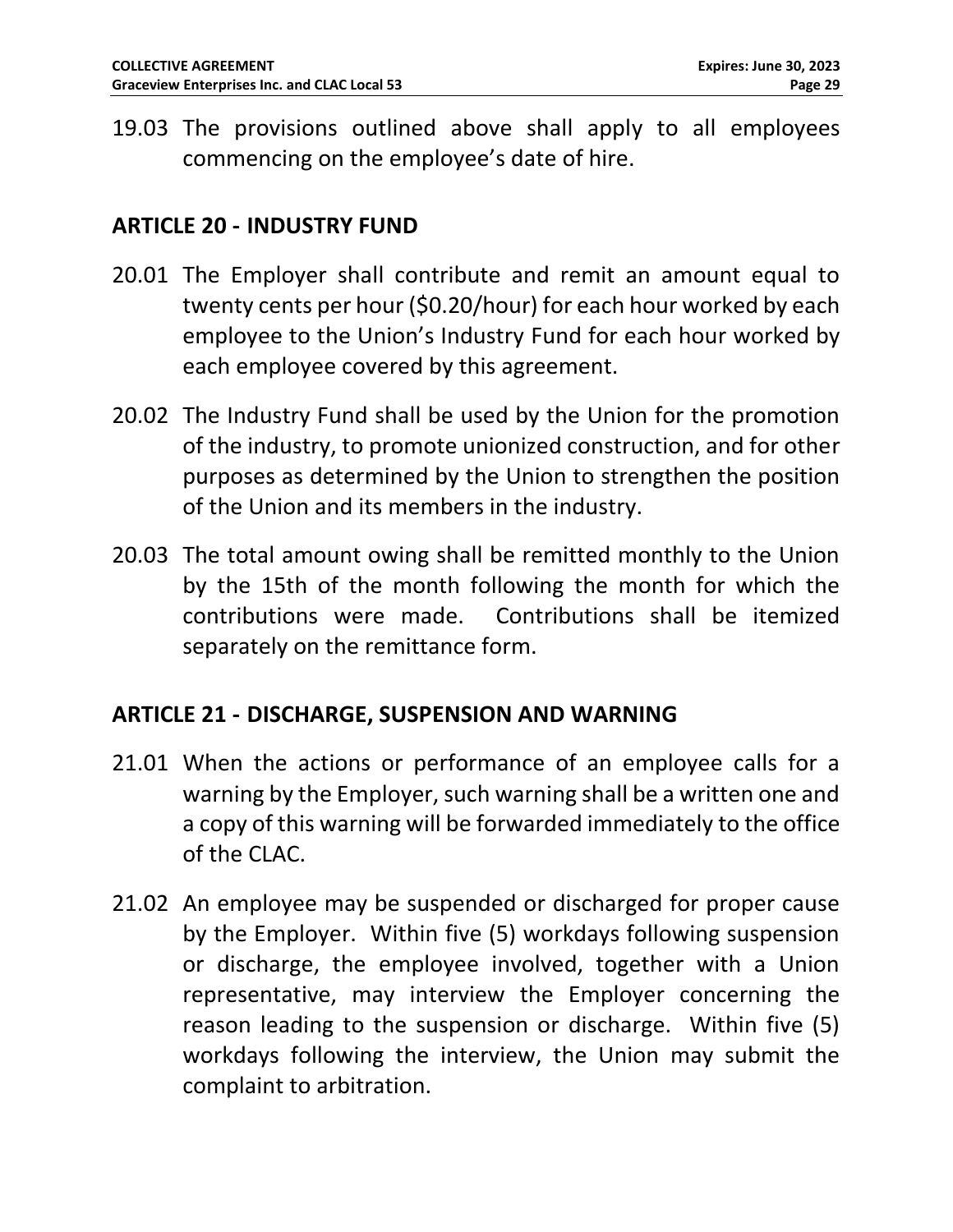#### <span id="page-29-0"></span>**ARTICLE 22 - GRIEVANCE PROCEDURE**

- 22.01 The parties to this Agreement recognize the Stewards and the CLAC representatives specified in Article 3 as the agents through which employees shall process their grievances and receive settlement thereof.
- 22.02 Any employee having a **Single Grievance** will:

**STEP 1** - Accompanied by a Steward or a CLAC representative, submit the same to his immediate supervisor within five (5) workdays of the act or condition causing the grievance. This supervisor will deal with the grievance not later than the third workday following the day upon which the grievance is submitted and will notify the grievor and the Union representative of his decision in writing within three (3) workdays following the said meeting.

**STEP 2** - If the grievance is not settled under Step 1, a Union representative will, within five (5) workdays of the decision under Step 1 or within five (5) workdays of the day this decision should have been made, submit a written grievance to the Employer. The parties shall meet to discuss the grievance within one (1) week after the grievance has been filed. The Employer shall notify the grievor and the Union representative of his decision in writing within three (3) workdays following the said meeting.

- 22.03 A **Group Grievance** is defined as a single grievance, signed by a Steward or a CLAC representative as well as the employees who have the same complaint. Such grievances must be dealt with at successive stages of the grievance procedure commencing with Step 1. The grievors shall be listed on the grievance form.
- 22.04 The Employer or the Union shall not be required to consider or process **Single** or **Group** grievances which arise out of any action or condition more than five (5) workdays after the subject of such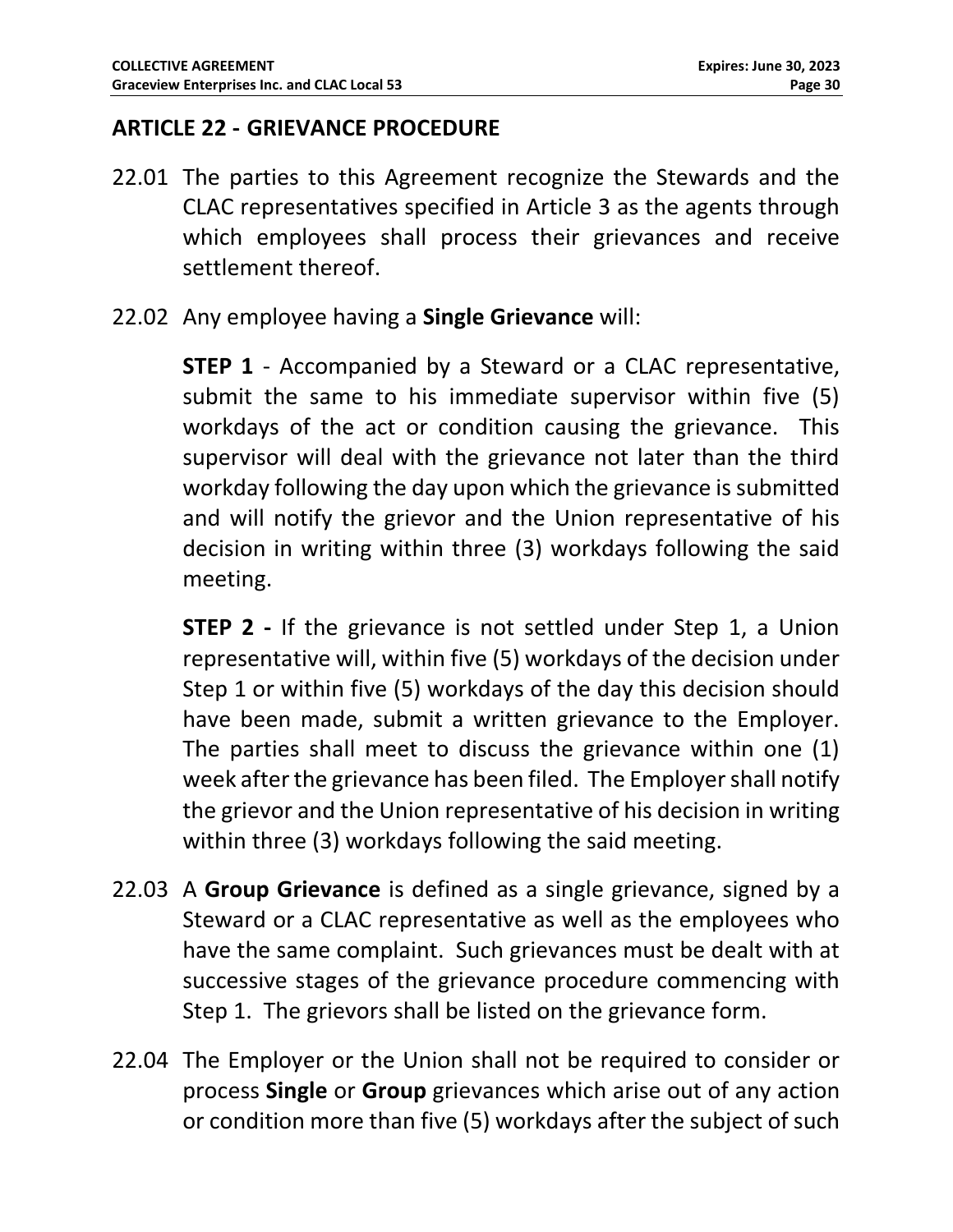grievance occurred. If the action or condition is of a continuing or a recurring nature, this limitation period shall not begin to run until the action or condition has ceased. At no time may an employee or group of employees file a grievance on behalf of another employee.

22.05 A **Policy Grievance** is defined as one which involves a question relating to the interpretation, application or administration of this Agreement, including any question as to whether a matter is arbitrable. A policy grievance may be submitted by either party to arbitration under Article 19, by-passing Step 1 and Step 2. Such policy grievance shall be signed by a Steward or a CLAC representative or, in the case of an Employer's policy grievance, by the Employer or his representative.

#### <span id="page-30-0"></span>**ARTICLE 23 - ARBITRATION**

- 23.01 If the parties fail to settle the grievance at Step 2 of the grievance procedure, the grievances may be referred to arbitration under the following procedure.
- 23.02 The party requiring arbitration must serve the other party with written notice of desire to arbitrate within fourteen (14) days after receiving the decision given at Step 2 of the grievance procedure.
- <span id="page-30-1"></span>23.03 If a notice of desire to arbitrate is served, the two parties shall each nominate an arbitrator within seven (7) days of service and notify the other party of the name and address of its nominee. The two (2) arbitrators so appointed shall attempt to select, by agreement, a chairman. If they are unable to agree upon a chairman within seven (7) days of their appointment, either party may request the Minister of Labour to appoint an impartial chairman.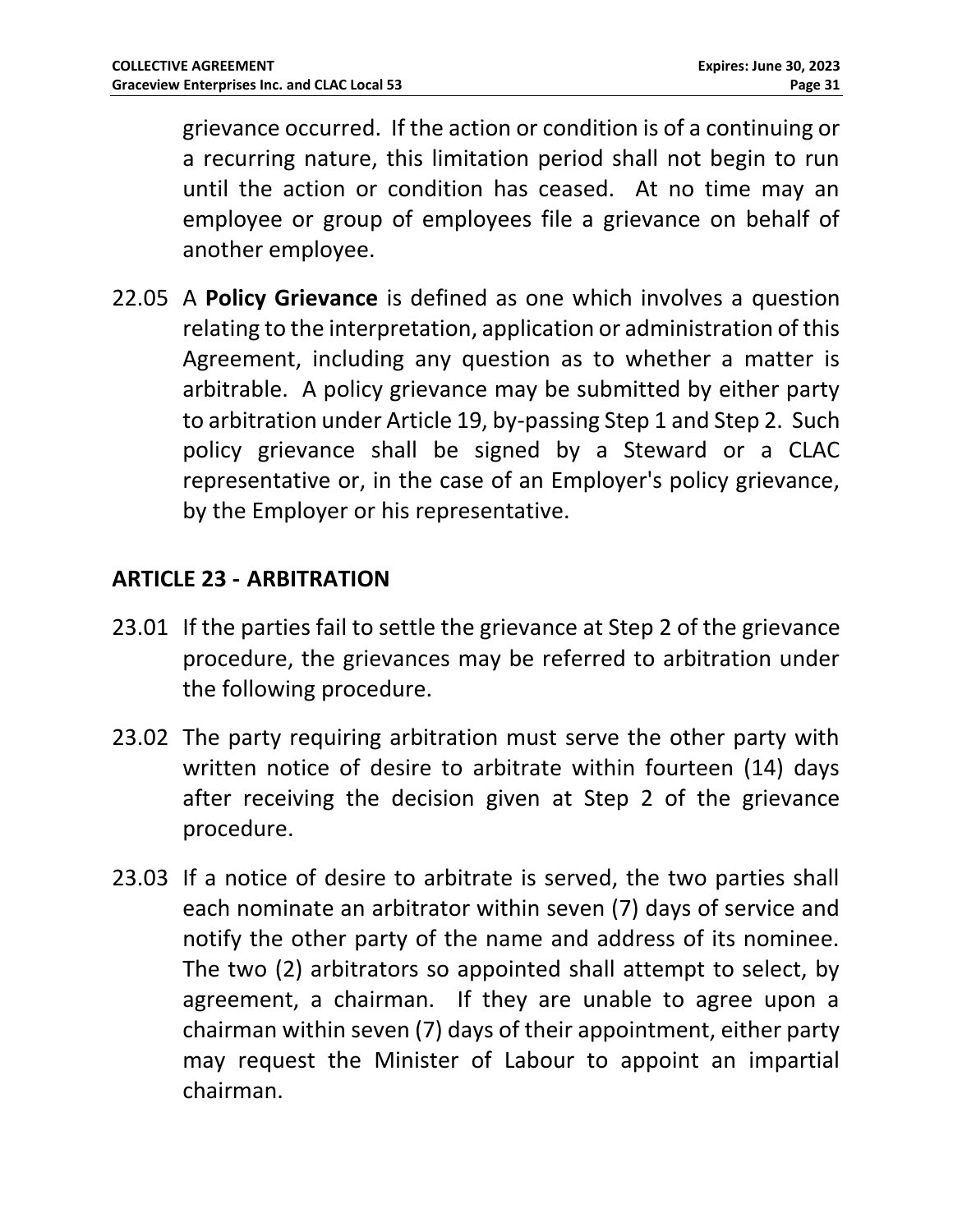- 23.04 No person may be appointed as chairman who has been involved in an attempt to negotiate or settle the grievance.
- 23.05 The decision of a majority is the decision of the arbitration board but, if there is no majority, the decision of the chairman of the arbitration board governs.
- 23.06 Notices of desire to arbitrate and of nominations of an arbitrator shall be served personally or by registered mail. If served by registered mail, the date of mailing shall be deemed to be the date of service.
- 23.07 If a party refuses or neglects to answer a grievance at any stage of the grievance procedure, the other party may commence arbitration proceedings and, if the party in default refuses or neglects to appoint an arbitrator in accordance with Article [23.03,](#page-30-1) the party not in default may, upon notice to the party in default, appoint a single arbitrator to hear the grievance and his decision shall be final and binding upon both parties.
- 23.08 It is agreed that the arbitration board shall have the jurisdiction, power and authority to give relief for default in complying with the time limits set out in Articles 19 and 20 where it appears that the default was owing to a reliance upon the words or conduct of the other party.
- 23.09 An employee found to be wrongfully discharged or suspended will be reinstated without loss of seniority and with back pay calculated at hourly rates times normal working hours, day rates times normal workdays or average earnings, less any monies earned or by any other arrangement which is just and equitable in the opinion of the arbitration board.
- 23.10 Where the arbitration board is of the opinion that there is proper cause for disciplining an employee but considers the penalty imposed too severe in view of the employee's employment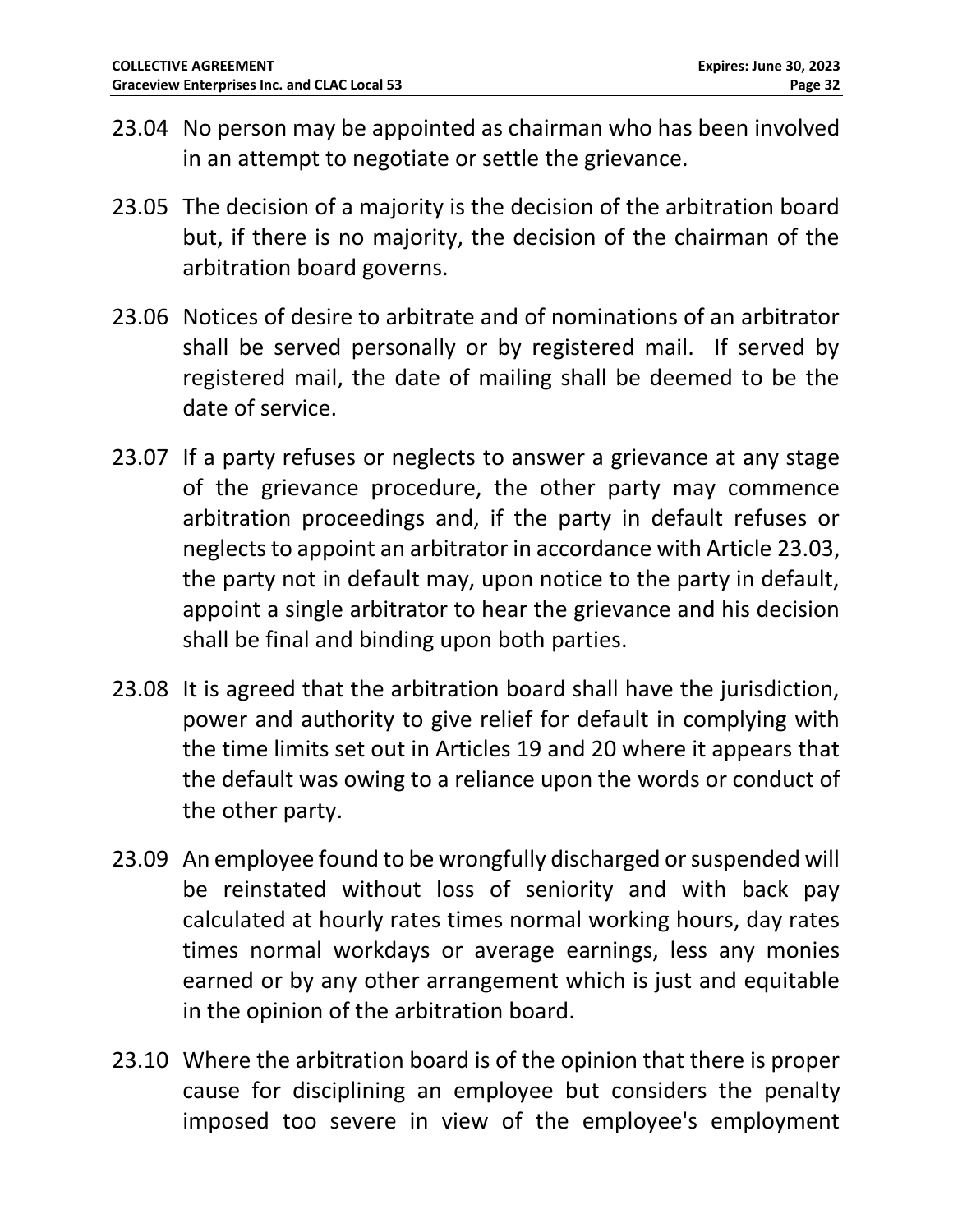record and the circumstances surrounding the discharge or suspension, the arbitration board may substitute a penalty which is, in its opinion, just and equitable.

23.11 Each of the parties hereto will bear the expense of the arbitrator appointed by it and the parties will jointly bear the expense of the chairman of the arbitration board.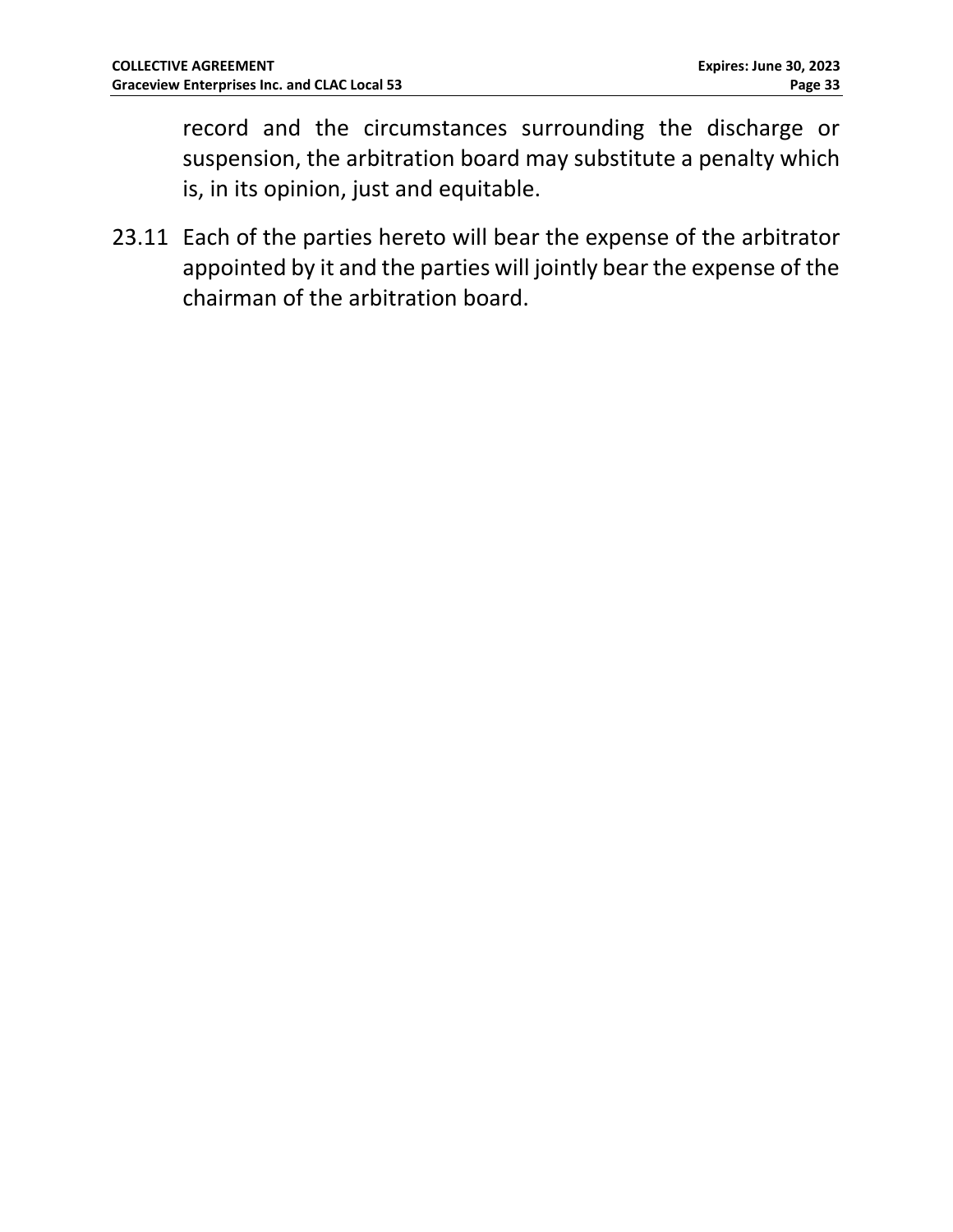#### <span id="page-33-0"></span>**ARTICLE 24 - DURATION**

24.01 This Agreement shall be effective on the first day of July, two thousand twenty (2020) and shall remain in effect until the thirtieth (30th) day of June, two thousand twenty-three (2023) and for further periods of one (1) year unless notice shall be given by either party of the desire to delete, change or amend any of the provisions contained herein within the period from ninety (90) to thirty (30) days prior to the renewal date. Should neither of the parties give such notice, this Agreement shall renew for a period of one (1) year.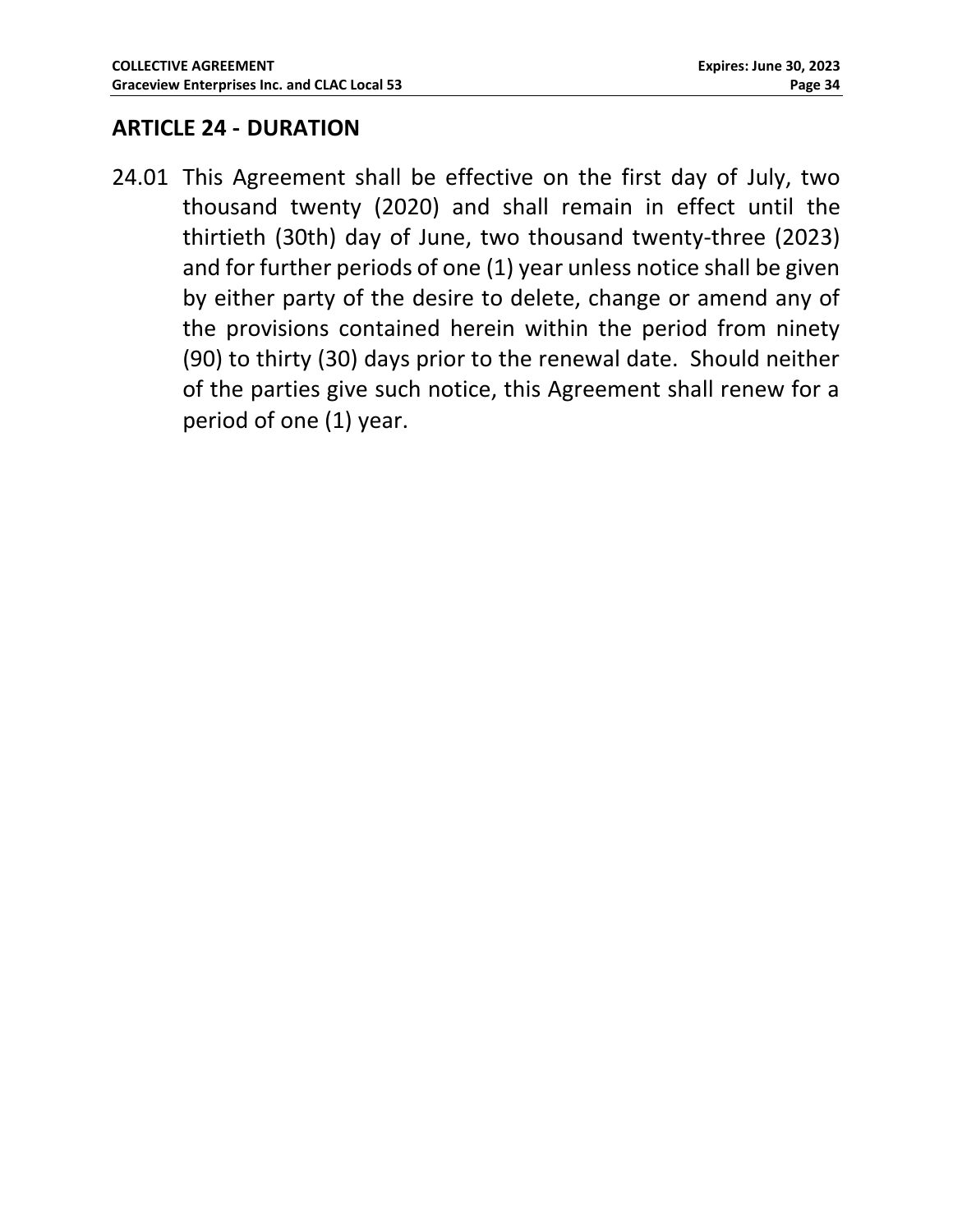# **SCHEDULE "A" CLASSIFICATIONS AND RATES OF PAY**

<span id="page-34-1"></span><span id="page-34-0"></span>

| Effective                  |                    |             |  |
|----------------------------|--------------------|-------------|--|
| July 1, 2020               | Range              |             |  |
|                            | <b>High</b>        | Low         |  |
| Journeyman Carpenter       | \$<br>35.83        | \$<br>33.33 |  |
| <b>Bricklayer</b>          | \$<br>35.43        | \$<br>32.93 |  |
| <b>Skilled Labourer</b>    | \$<br>31.06        | \$<br>28.56 |  |
| <b>General Labourer</b>    | \$<br>27.90        | \$<br>25.40 |  |
| <b>Entry Labourer</b>      | \$<br>19.66        | \$<br>17.16 |  |
| <b>H&amp;S Coordinator</b> | \$<br>27.90        | \$<br>25.40 |  |
| Effective                  |                    |             |  |
| July 1, 2021               | Range              |             |  |
|                            | High               | Low         |  |
| Journeyman Carpenter       | \$<br>36.81        | \$<br>34.31 |  |
| <b>Bricklayer</b>          | \$<br>36.40        | \$<br>33.90 |  |
| <b>Skilled Labourer</b>    | \$<br>31.92        | \$<br>29.42 |  |
| <b>General Labourer</b>    | \$<br>28.66        | \$<br>26.16 |  |
| <b>Entry Labourer</b>      | \$<br>20.20        | \$<br>17.70 |  |
| <b>H&amp;S Coordinator</b> | \$<br>28.66        | \$<br>26.16 |  |
| <b>Effective</b>           |                    |             |  |
| July 1, 2022               | Range              |             |  |
|                            | <b>High</b><br>Low |             |  |
| Journeyman Carpenter       | \$<br>37.83        | \$<br>35.33 |  |
| <b>Bricklayer</b>          | \$<br>37.40        | \$<br>34.90 |  |
| <b>Skilled Labourer</b>    | \$<br>32.79        | \$<br>30.29 |  |
| <b>General Labourer</b>    | \$<br>29.45        | \$<br>26.95 |  |
| <b>Entry Labourer</b>      | \$<br>20.75        | \$<br>18.25 |  |
| <b>H&amp;S Coordinator</b> | \$<br>29.45        | \$<br>26.95 |  |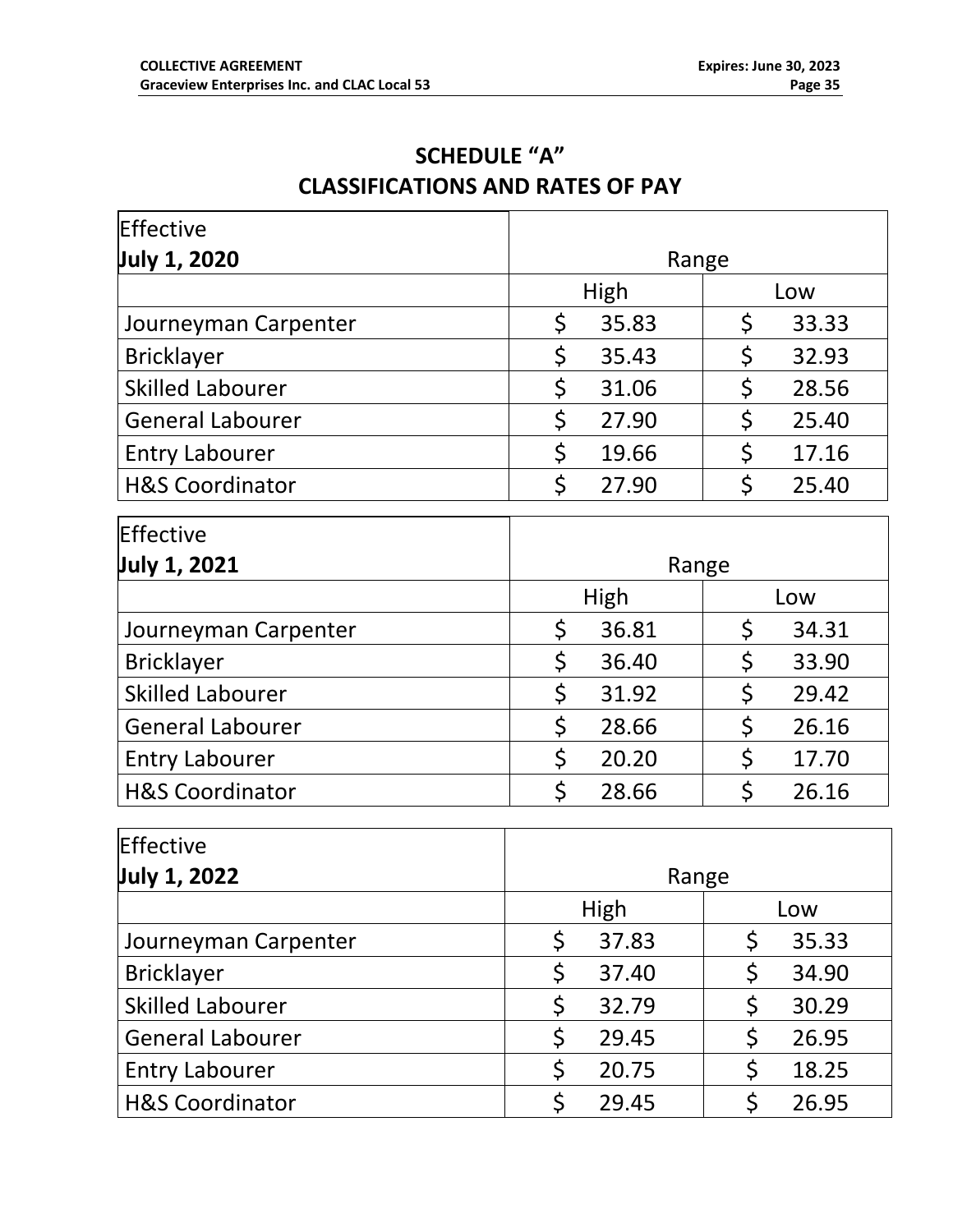|  |  |  | July 1, 2020 |
|--|--|--|--------------|
|--|--|--|--------------|

|                            |         |          |              |                 |         | <b>Boot</b> |        |        |         |
|----------------------------|---------|----------|--------------|-----------------|---------|-------------|--------|--------|---------|
|                            |         |          |              | HC.             |         | and         |        |        |         |
| <b>CLASSIFICATION</b>      | Base    | Vac/Stat | <b>Stats</b> | <b>Benefits</b> | Pension | Tool        | IF     | EAF    | Total   |
| Carpenter                  | \$35.83 | \$2.51   | \$1.73       | \$1.00          | \$2.30  | \$0.31      | \$0.20 | \$0.20 | \$44.08 |
| <b>Bricklayer</b>          | \$35.43 | \$2.48   | \$1.71       | \$1.00          | \$2.27  | \$0.31      | \$0.20 | \$0.20 | \$43.60 |
| Skilled Labourer           | \$31.06 | \$2.17   | \$1.50       | \$1.00          | \$1.99  | \$0.31      | \$0.20 | \$0.20 | \$38.44 |
| General Labourer           | \$27.90 | \$1.95   | \$1.34       | \$1.00          | \$1.79  | \$0.31      | \$0.20 | \$0.20 | \$34.70 |
| Entry Labourer             | \$19.66 | \$1.38   | \$0.95       | \$1.00          | \$1.26  | \$0.31      | \$0.20 | \$0.20 | \$24.95 |
| <b>H&amp;S Coordinator</b> | \$27.90 | \$1.95   | \$1.34       | \$1.00          | \$1.79  | \$0.31      | \$0.20 | \$0.20 | \$34.70 |

#### July 1, 2021

|                            |         |          |              |                 |         | <b>Boot</b> |        |            |         |
|----------------------------|---------|----------|--------------|-----------------|---------|-------------|--------|------------|---------|
|                            |         |          |              | HC              |         | and         |        |            |         |
| <b>CLASSIFICATION</b>      | Base    | Vac/Stat | <b>Stats</b> | <b>Benefits</b> | Pension | Tool        | IF     | <b>EAF</b> | Total   |
| Carpenter                  | \$36.81 | \$2.58   | \$1.77       | \$1.02          | \$2.36  | \$0.31      | \$0.20 | \$0.20     | \$45.26 |
| <b>Bricklayer</b>          | \$36.40 | \$2.55   | \$1.75       | \$1.02          | \$2.34  | \$0.31      | \$0.20 | \$0.20     | \$44.77 |
| Skilled Labourer           | \$31.92 | \$2.23   | \$1.54       | \$1.02          | \$2.05  | \$0.31      | \$0.20 | \$0.20     | \$39.47 |
| General Labourer           | \$28.66 | \$2.01   | \$1.38       | \$1.02          | \$1.84  | \$0.31      | \$0.20 | \$0.20     | \$35.62 |
| <b>Entry Labourer</b>      | \$20.20 | \$1.41   | \$0.97       | \$1.02          | \$1.30  | \$0.31      | \$0.20 | \$0.20     | \$25.61 |
| <b>H&amp;S Coordinator</b> | \$28.66 | \$2.01   | \$1.38       | \$1.02          | \$1.84  | \$0.31      | \$0.20 | \$0.20     | \$35.62 |

July 1, 2022

|                            |         |          |              |                 |         | <b>Boot</b> |        |        |         |
|----------------------------|---------|----------|--------------|-----------------|---------|-------------|--------|--------|---------|
| <b>CLASSIFICATION</b>      |         |          |              | НC              |         | and         |        |        |         |
|                            | Base    | Vac/Stat | <b>Stats</b> | <b>Benefits</b> | Pension | Tool        | IF     | EAF    | Total   |
| Carpenter                  | \$37.83 | \$2.65   | \$1.82       | \$1.04          | \$2.43  | \$0.31      | \$0.20 | \$0.20 | \$46.48 |
| <b>Bricklayer</b>          | \$37.40 | \$2.62   | \$1.80       | \$1.04          | \$2.40  | \$0.31      | \$0.20 | \$0.20 | \$45.98 |
| Skilled Labourer           | \$32.79 | \$2.30   | \$1.58       | \$1.04          | \$2.11  | \$0.31      | \$0.20 | \$0.20 | \$40.53 |
| General Labourer           | \$29.45 | \$2.06   | \$1.42       | \$1.04          | \$1.89  | \$0.31      | \$0.20 | \$0.20 | \$36.58 |
| <b>Entry Labourer</b>      | \$20.75 | \$1.45   | \$1.00       | \$1.04          | \$1.33  | \$0.31      | \$0.20 | \$0.20 | \$26.29 |
| <b>H&amp;S Coordinator</b> | \$29.45 | \$2.06   | \$1.42       | \$1.04          | \$1.89  | \$0.31      | \$0.20 | \$0.20 | \$36.58 |

The above hourly package chart is for reference only. The applicable article of the collective agreement should be viewed for information on vacation pay, statutory holiday pay, health care benefits, pension, boot allowance, Education and Assistance Fund, and Industry Fund.

Employee's wage rates will be reviewed annually in the month of June.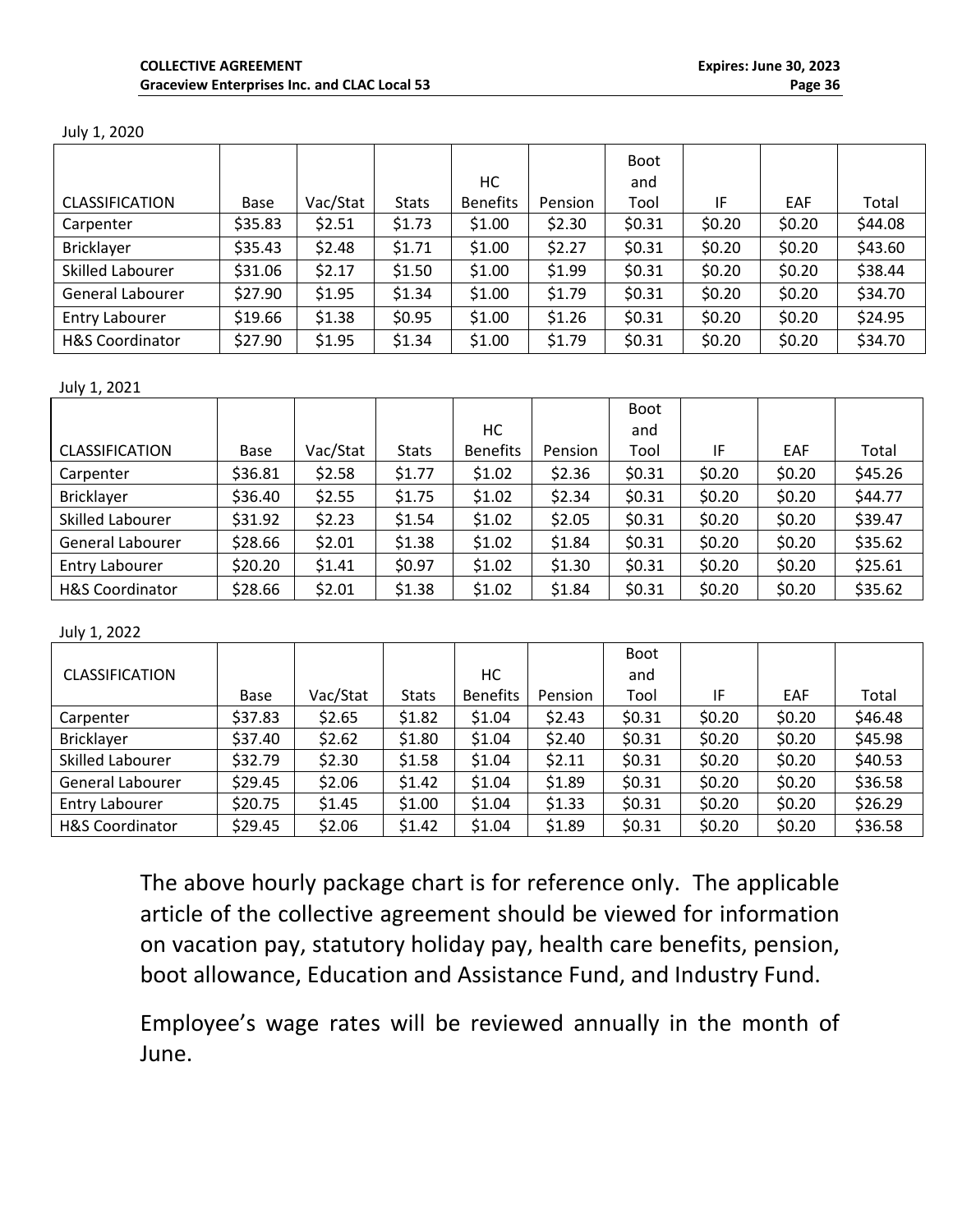a. No current employees will suffer a decrease in their wage rate.

- b. All employees will receive the normal yearly increase unless there is just cause for withholding such an increase.
- c. Employees working at less than the maximum wage rate in their classification will have their rate reviewed upon request with the intent that all employees aspire to reach the maximum rate.

The parties further agree that the wage rates outlined above shall apply to work performed by members of the bargaining unit anywhere in the province of Ontario except where:

- a. government legislation or regulations provide otherwise; or
- b. where circumstances necessitate otherwise, in which case the parties shall meet to negotiate such wage rates as may be necessary in the circumstances.

**SKILLED LABOURER:** an employee fully skilled and experienced in construction work; does not hold a current, relevant Certificate of Qualification; the employer may choose to recognize equivalent skill or experience obtained elsewhere and place a newly hired employee into this classification; skilled as with a special skill above and beyond a semi-skilled labourer.

**GENERAL LABOURER:** an employee who is familiar with many aspects of construction work; needs supervision; does not hold a relevant Certificate of Qualification and who has been employed by the Employer for more than four or more calendar years; the employer may choose to recognize equivalent skill or experience obtained elsewhere and place a newly hired employee into this classification.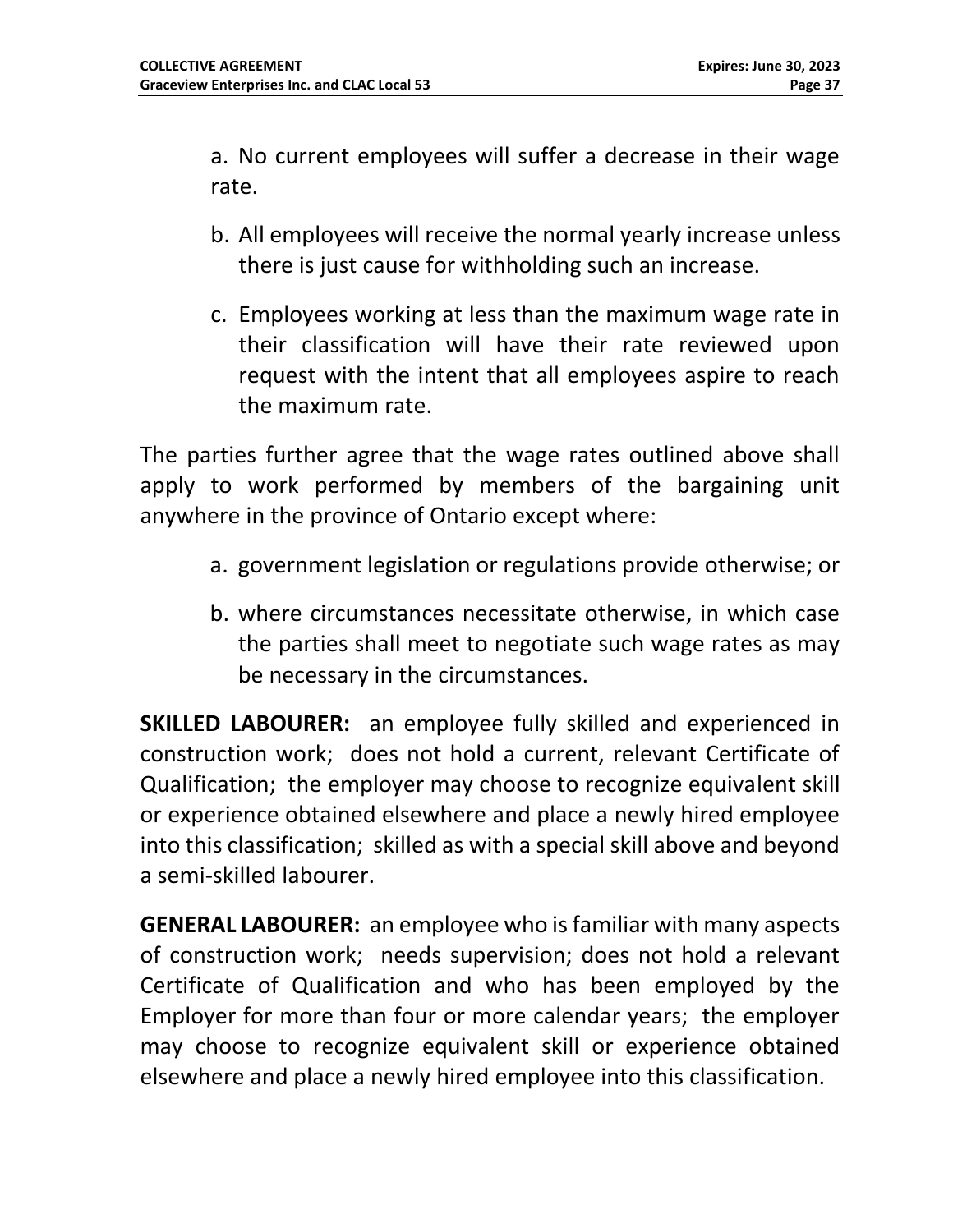**ENTRY LABOURER:** does general clean up and provides assistance on job sites; is entry level in construction industry with generally 0-4 years experience; an employee who does not hold a current, relevant Certificate of Qualification and who has been employed by the Employer for less than four calendar years.

**APPRENTICES** · Carpenters' Apprentices who meet the requirements of the Regulations issued under the Apprenticeship and Tradesmen's Qualification Act, 1970, shall receive no less than the following percentage of the Journeyman's rate:

| <b>First Period</b>  | 55% |
|----------------------|-----|
| <b>Second Period</b> | 70% |
| <b>Third Period</b>  | 80% |

**JOURNEYMAN CARPENTER** · Carpenters who have fulfilled the requirements for their license shall be considered and paid as Journeyman Carpenter upon completion of four (4) years worked in the construction industry as a Carpenter. During those four (4) years they shall be paid at the following amounts below the Journeyman Carpenter hourly rate then in effect:

| Year One          | \$1.00 below Journeyman rate |
|-------------------|------------------------------|
| <b>Year Two</b>   | \$0.75 below Journeyman rate |
| <b>Year Three</b> | \$0.50 below Journeyman rate |
| Year Four         | \$0.25 below Journeyman rate |

**NEW EMPLOYEES -** Probationary employees other than those described below shall be paid twenty cents (\$0.20) less than the basic rate in effect for their classification.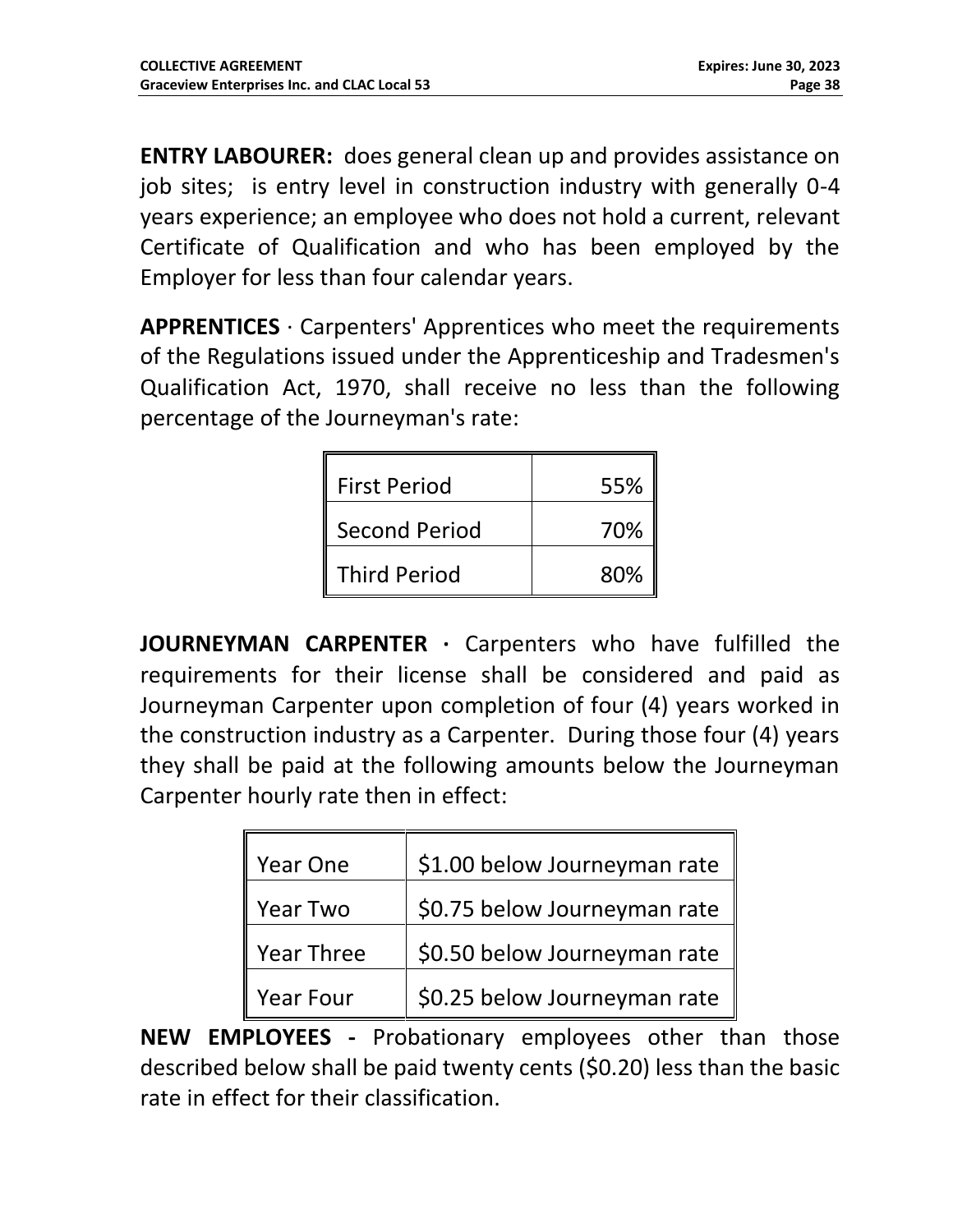**WORKING FOREMEN -** Appointed by the Employer, shall receive a minimum of two dollars (\$2.00) per hour in addition to his basic rate.

**LEGISLATION** - Should any government legislation or regulations increase the above rates, these rates shall automatically conform.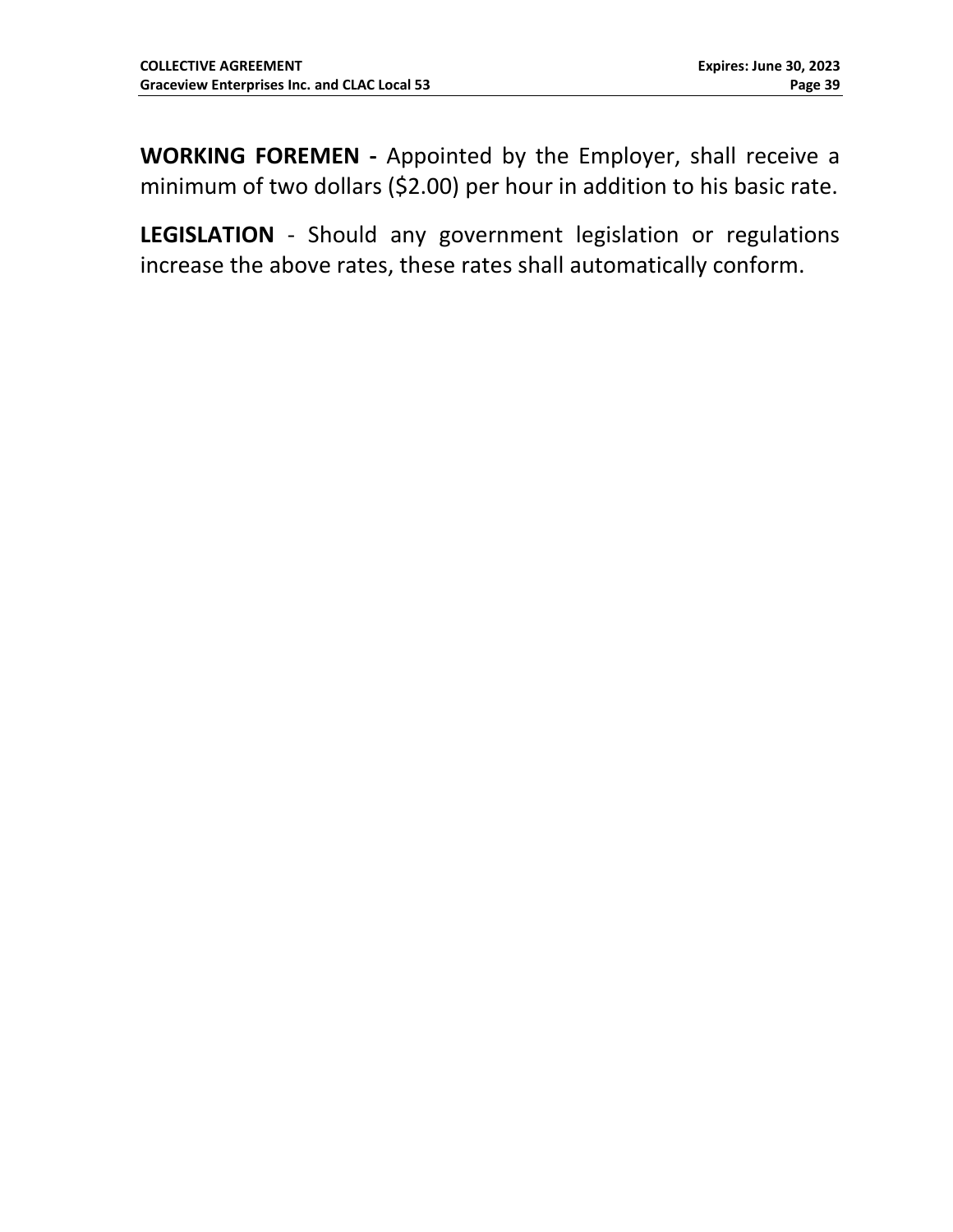## **SCHEDULE "B"**

#### **HEALTH AND WELFARE COVERAGE**

<span id="page-39-1"></span><span id="page-39-0"></span>

| Summary of Coverage:              |             |
|-----------------------------------|-------------|
| Life Insurance                    | \$40,000.00 |
| Dependant Life Insurance – Spouse | \$5,000.00  |
| Dependent Life Insurance – Child  | \$2,500.00  |
|                                   |             |

Accident Death and Dismemberment  $\sim$  \$40,000.00

Extended Health Care -90% drug card (user pays 10%) -Professional Paramedical Services \$600.00 each provider listed

Vision Care

-\$300.00 every twenty-four (24) consecutive months/12 months for dependents

Out of Canada/Province – Medical Emergencies

Semi-Private Hospital Coverage

Employee & Family Assistance Program (Morneau-Shepell) **1 844 880-9142 workhealthlife.com**

Dental Plan "B"

-Basic and minor restorative services

-100% paid to \$1,500.00 maximum per person, per calendar year